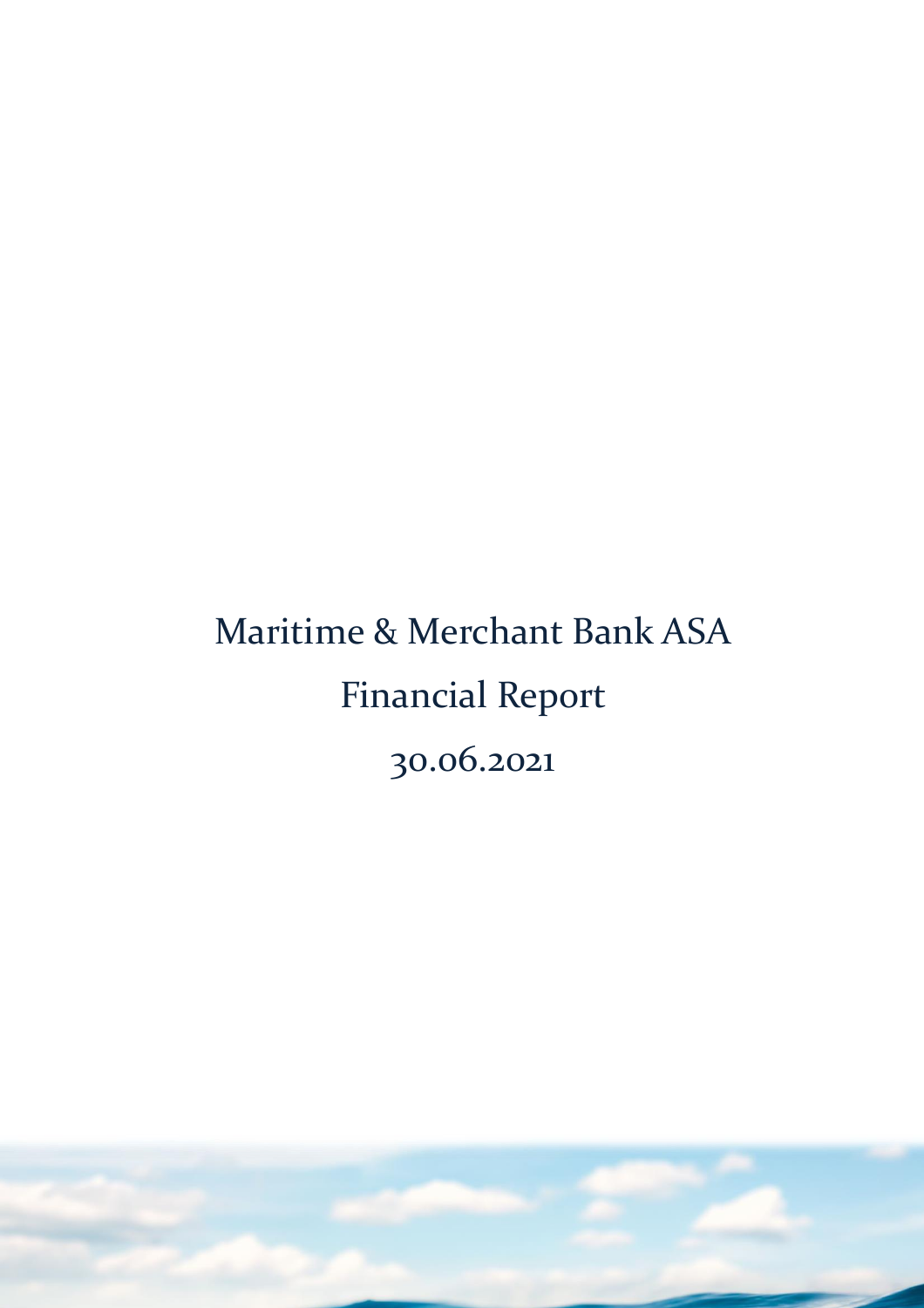

## **Table of Contents**

|                                                                                   | $\overline{2}$ |
|-----------------------------------------------------------------------------------|----------------|
|                                                                                   |                |
|                                                                                   |                |
|                                                                                   |                |
|                                                                                   |                |
|                                                                                   |                |
|                                                                                   |                |
|                                                                                   |                |
|                                                                                   |                |
|                                                                                   |                |
|                                                                                   |                |
|                                                                                   |                |
|                                                                                   |                |
|                                                                                   |                |
|                                                                                   |                |
|                                                                                   |                |
|                                                                                   |                |
|                                                                                   |                |
|                                                                                   |                |
|                                                                                   |                |
|                                                                                   |                |
|                                                                                   |                |
|                                                                                   |                |
|                                                                                   |                |
|                                                                                   |                |
|                                                                                   |                |
|                                                                                   |                |
|                                                                                   |                |
| NOTE 11, SHARE CAPITAL AND SHAREHOLDER INFORMATION NOTE AND RELEASED ASSESSED. 28 |                |
| <b>APPENDIX 1, ALTERNATIVE PERFORMANCE MEASURES</b>                               | 28             |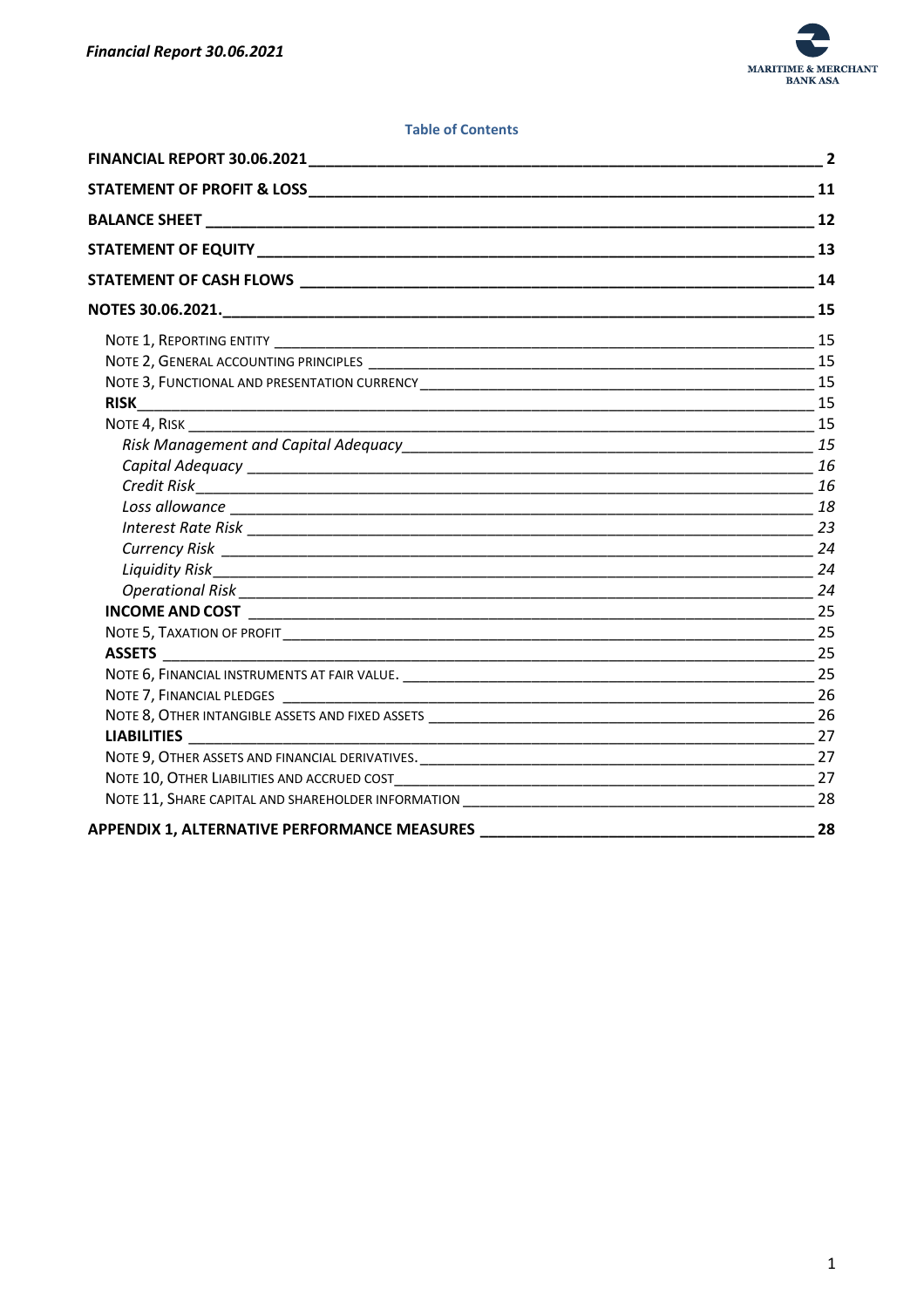

# **Financial Report 30.06.2021**

<span id="page-2-0"></span>The profit for the period 01.01.21 - 30.6.2021 (H1 2021) before tax was USD 3 886 299 (USD 2 279 981 in H1 2020) and profit after tax is USD 2 914 724 in H1 2021 (USD 1 709 986 in H1 2020). The amount of disbursed loans increased with 20.5% during the period 01.01.21 - 30.6.2021 from USD 268 mill to USD 324 mill. The bank has in addition a considerable amount of loans in process which will be disbursed during the first part of 3<sup>rd</sup> quarter. There has been no credit losses and the bank have no non-performing loans.

The headlines from the shipping scene during Q2 has continued to be marked by the historical development in the container market. The freight rates have risen to record levels in all size segments and there are no clear signs the situation will ease down within the short-term horizon which is a result of a series of specific events. The pandemic has caused a comprehensive unbalance in the global manufacturing and distribution which is deeply reflected in seaborne trade. The various setbacks in the fight against Covid-19 has led to new temporary lock-down of production plants, ports, terminals and distribution channels, especially in Asia which again has resulted in sharp increase in handling time of each container due to the congestion. The final result of this is an extraordinarily high utilization rate in the segment and corresponding increase in freight rates and asset values.

The dry-bulk sector has as well, continued its very positive development during Q2 driven by a general increase in demand for raw materials and a modest increase in the tonnage supply. The prospects for the remaining part of the year is generally being commented as most positive - in particular for the smaller and medium sized segments.

The tanker segment is still hampered by low utilization and freight rates below operational costs for the larger ship types, and we have to go back many decades to find a market with the same poor characteristics. Hopefully the second half of 2021 will show improvements, while the prevailing forecasts and analysis points in different directions.

For a project-oriented bank like ourselves, the general current sentiment is favourable as the interest for investing in shipping projects is high and leads to an increase in opportunistic sale and purchase activity. With the general background picture of the shipping industry at present we are looking into the next two quarters with a great deal of excitement and ambitions for our lending activities.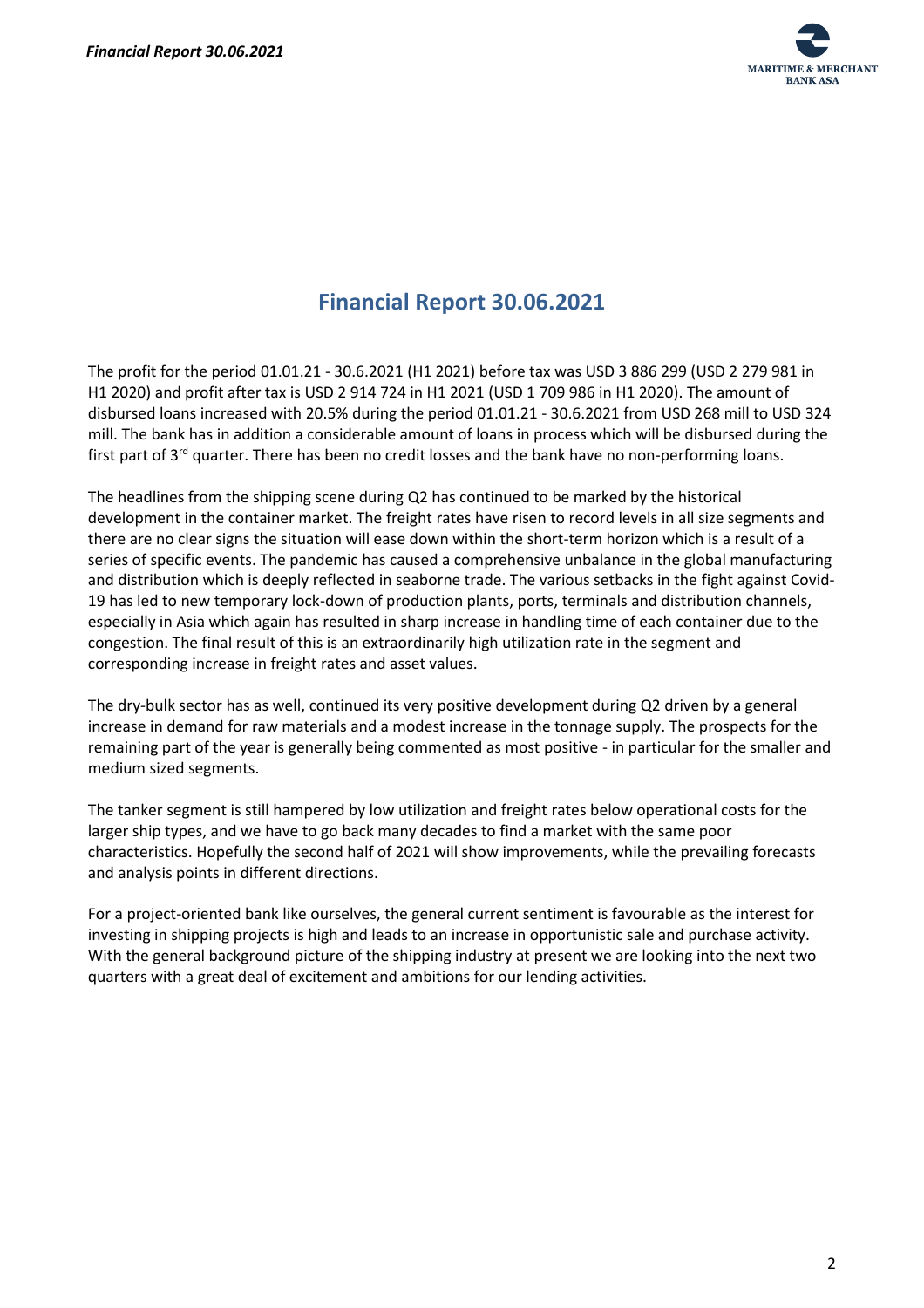

## *Profit for the period (01.01-30.06)*

The profit for the period before tax is USD 3 886 299 (USD 2 279 981 in 30.06.2020) and profit after tax is USD 2 914 724 (USD 1 709 986 30.06.2020).

Net interest income and related income totalled USD 7 064 141 (USD 8 275 518), and other Income (including financial derivatives and fixed income instruments) was USD 685 055 (USD – 566 723).

Operating expenses before impairments and losses totalled USD 4 072 722 (USD 3 607 351). The Cost/Income ratio came in at 52,6% (46,8%).

Loss allowance (Expected Loss) fell USD 209 824 (increased USD 1 821 463). Credit Loss (Write Offs) was USD 0 (USD 0).

|                            | 2021            | 2020            | 2021        | 2020            | 2020            |
|----------------------------|-----------------|-----------------|-------------|-----------------|-----------------|
|                            | $01.04 - 30.06$ | $01.04 - 30.06$ | 01.01-30.06 | $01.01 - 30.06$ | $01.01 - 31.12$ |
| Interest Income            | 4 820 682       | 5 409 279       | 9072188     | 12 652 906      | 21 256 031      |
| Interest Expense           | -1 072 094      | $-2010200$      | $-2008047$  | -4 377 389      | -7 655 858      |
| <b>Net Interest Income</b> | 3748589         | 3 399 078       | 7 064 141   | 8 275 518       | 13 600 173      |
| Other Income               | 163 183         | 651879          | 685 055     | $-566723$       | 865 992         |
| <b>Total Income</b>        | 3 911 772       | 4 050 957       | 7 749 196   | 7708795         | 14 466 165      |
| <b>Operating Expense</b>   | $-2087155$      | $-1796141$      | -4 072 722  | $-3607351$      | -7 531 828      |
| <b>Operating Result</b>    | 1824617         | 2 2 5 4 8 1 6   | 3 676 475   | 4 101 444       | 6934337         |
| Loss Allowance             | 18 5 5 7        | $-1203113$      | 209 824     | $-1821463$      | $-616$ 193      |
| Write Off (Credit Loss)    |                 |                 |             |                 | -386 435        |
| <b>Sum Impairment</b>      | 18557           | $-1203113$      | 209 824     | $-1821463$      | $-1002628$      |
| <b>Profit Before Tax</b>   | 1843173         | 1051703         | 3886298     | 2 279 981       | 5931709         |
| Tax                        | -460 793        | -262 926        | -971 575    | -569 996        | -698 996        |
| <b>Profit After Tax</b>    | 1382380         | 788 777         | 2914723     | 1709986         | 5 232 713       |
|                            |                 |                 |             |                 |                 |

## *Net interest income and related income*

Net interest income and related income totalled USD 3 748 589 in Q2 (USD 3 399 078 in Q2 2020). This correspond to an increase from USD 2 912 527 in Q4 2020.



## Net Interest Income and Customer Lending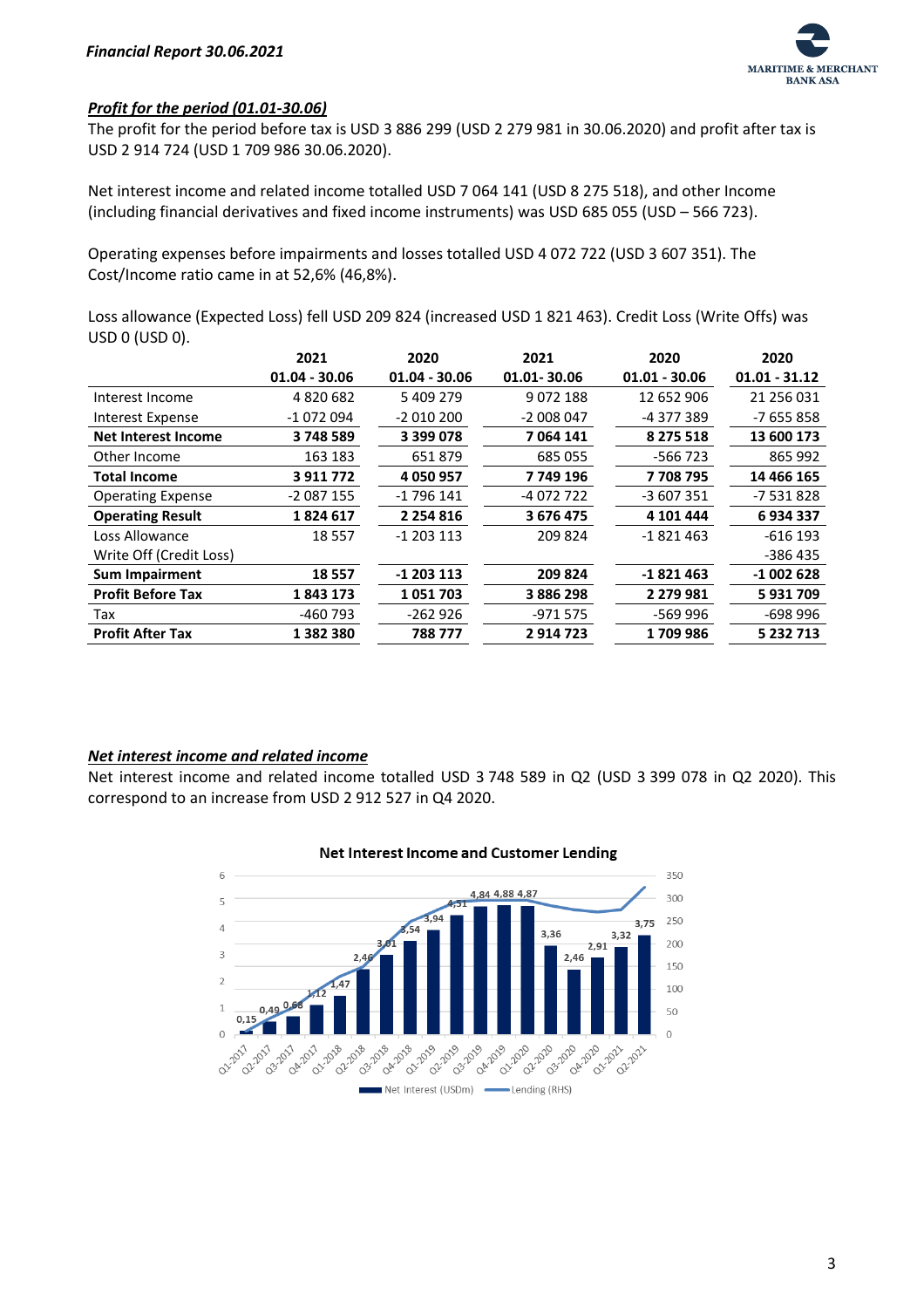

Net interest margin increased from to 2.5% in Q1-2021 to 2.8% in Q2-2021 (2.4% in Q2-2020). Increased lending improved Net Interest Margin.



## Money market rates (daily average) in USD and NOK seems to have stabilized at a low level.



USD and NOK Short Term Interest Rates

*(Source: Infront, Maritime & Merchant Bank ASA)*

## *Net other Income*

Net other income amounted to USD 163 183 in Q2 2021 (USD 651 879 in Q2-2020 ).

Value adjustments on derivatives and hedging instrument in Q2 was USD 26 171 due to an depreciation of the USD against NOK (USD 565 814 in Q2-2020, caused by an USD depreciation against NOK).

The principle of assessing financial instruments measured at fair value may lead to significant variation of the Bank's result between quarters.

Net commissions amounted to USD 117 591 in Q2 (USD 134 581 in Q2-2020).

## *Total operating expenses before impairments and losses*

Operating expenses before impairments and losses totalled USD 2 087 155 in Q2 (USD 1 796 141 in Q2-2020). Salaries and personnel expenses, including social costs, amounted to USD 1 280 112 (USD 1 170 405 in Q2- 2020) and account for the largest proportion of the overall operating expenses.

Total depreciation and impairment of fixed and intangible assets amounted to USD 299 379 (USD 265 408 in Q2-2020). The Cost/Income ratio came in at 53.4% in Q2 (44.3% in Q2-2020).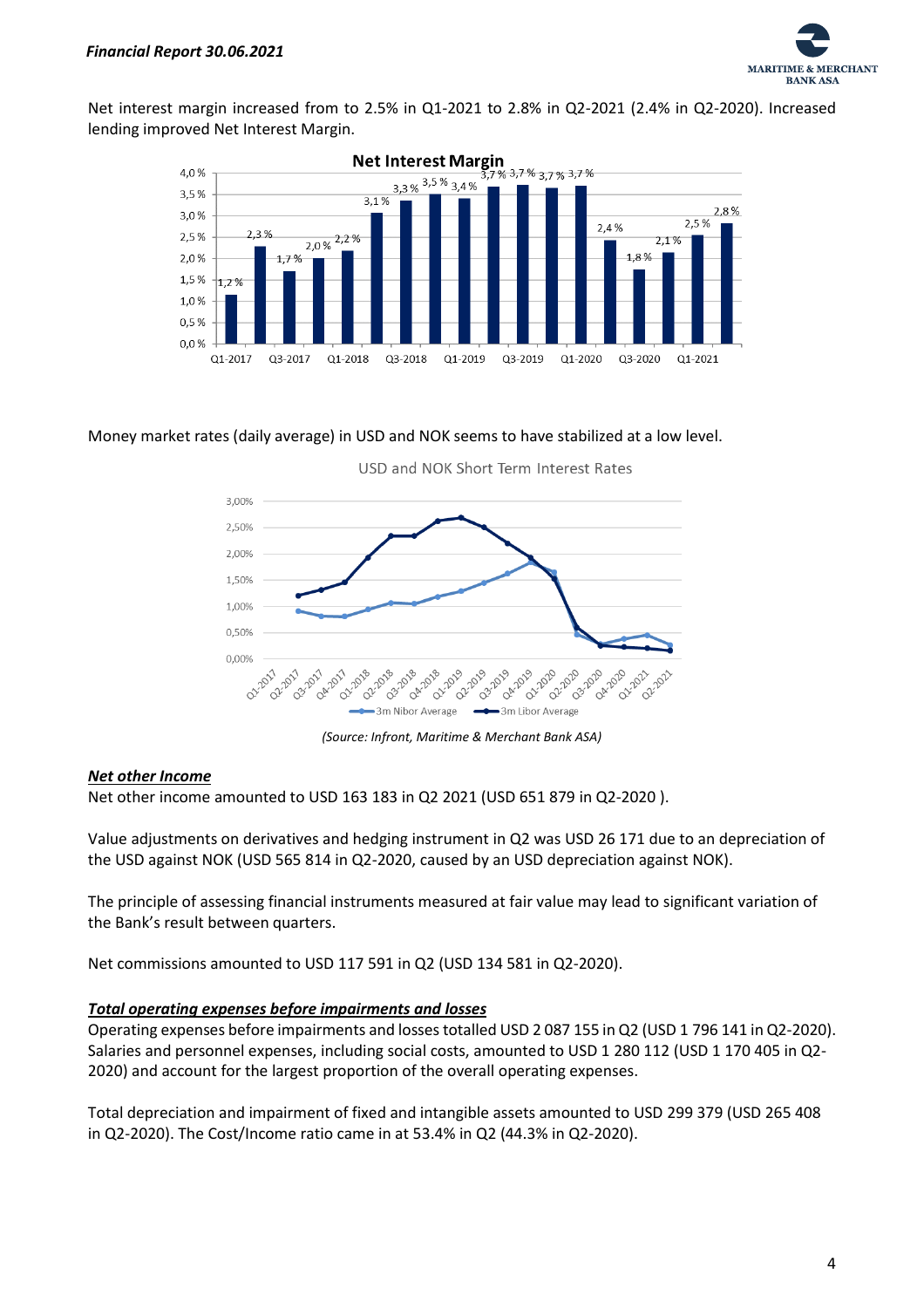



## *Operating result*

Operating result in Q2 amounted to USD 1 824 617 (USD 2 254 816 in Q2-2020).



## *Loan and Loan Loss provisions*

Maritime & Merchant Bank ASA has lent USD 324 894 803 (USD 284 818 995 in Q2 2020) to customers.

The Bank has made USD 1 218 790 (USD 2 644 454) in loss allowance (IFRS 9). Change in loss allowance this quarter amounts to USD -18 557 (USD 1 203 113).

The credit quality of the majority of the loans (measured by PD – Default probability) to the bulker and container segments returned to more normal levels for both container vessels and bulkers towards the end of Q4-2020, and has further improved during the first half of 2021. The average PDs for bulkers and containers are above the PD level measured prior to the Covid 19 crisis.

There has been a further deterioration of the credit quality (measured by PD) of the tanker portfolio during Q2, but this has been more than balanced out by the improved quality of the container and bulker exposures.

As a consequence of the increase in total lending which brings the loss allowance up and the total credit portfolio migrating positively through Q2 which reduces the loss allowance, the net effect is a small reduction in the Loss Allowances at the end of Q2 2022 compared to those at the end of Q1 2021.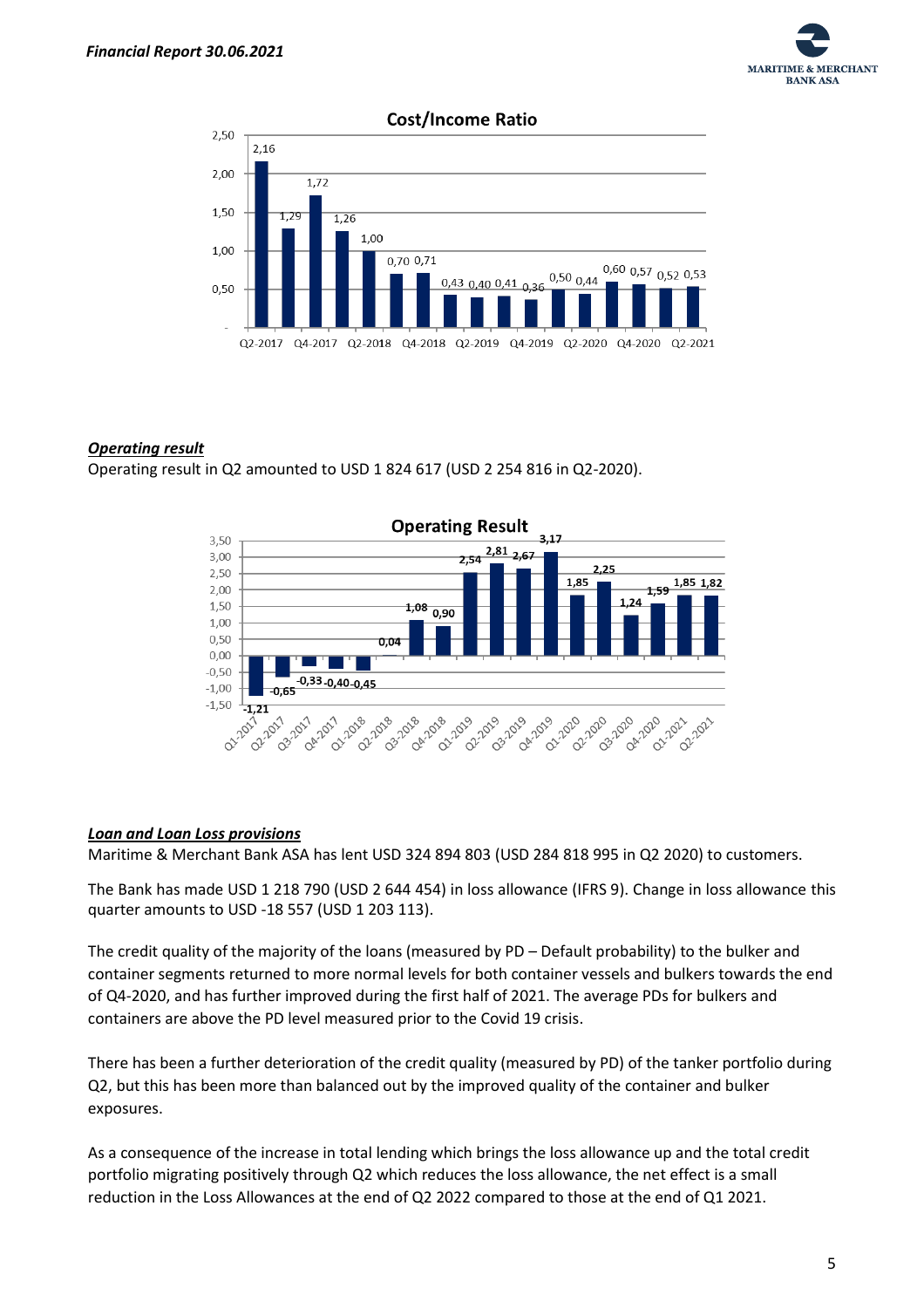

The majority of the commitments (96.6 %) are in step 1 (77.1 % in Q2-2020, 89.5 % in Q4-2020).

| $\frac{1}{2}$ . The paint nuclear actualleated of those performing found by the end of the QL. |            |               |            |            |  |  |
|------------------------------------------------------------------------------------------------|------------|---------------|------------|------------|--|--|
| Loss allowance                                                                                 | 30.06.2021 | 30.06.2020    | 31.12.2020 | 31.12.2019 |  |  |
| Step1                                                                                          | 637 295    | 681501        | 659824     | 822 991    |  |  |
| Step2                                                                                          | 581 495    | 1 178 117     | 779 360    | 0          |  |  |
| Step3                                                                                          | 0          | 784836        | 0          | 0          |  |  |
| Sum                                                                                            | 1 218 790  | 2 644 454     | 1439184    | 822 991    |  |  |
| Loss Allowance/Loan                                                                            |            |               |            |            |  |  |
| Ratio                                                                                          | 0.38%      | 0.93%         | 0.53%      | 0.28%      |  |  |
| <b>Impairments</b>                                                                             | 0          | 0             | 0          | 0          |  |  |
| Non performing Loans                                                                           |            | 2 2 8 2 1 3 5 | 0          | 0          |  |  |

| The bank has no defaulted or non-performing loans by the end of the Q2. |  |
|-------------------------------------------------------------------------|--|
|-------------------------------------------------------------------------|--|



# **Loss Allowance/Lending**

## *Profit before tax*

Profit before tax amounted to USD 1 843 173 in Q2 (USD 1 051 703 in Q2-2020). Return on equity before tax was 6.4% (3.9% in Q2-2020).



### **Profit Before Tax (USDm)**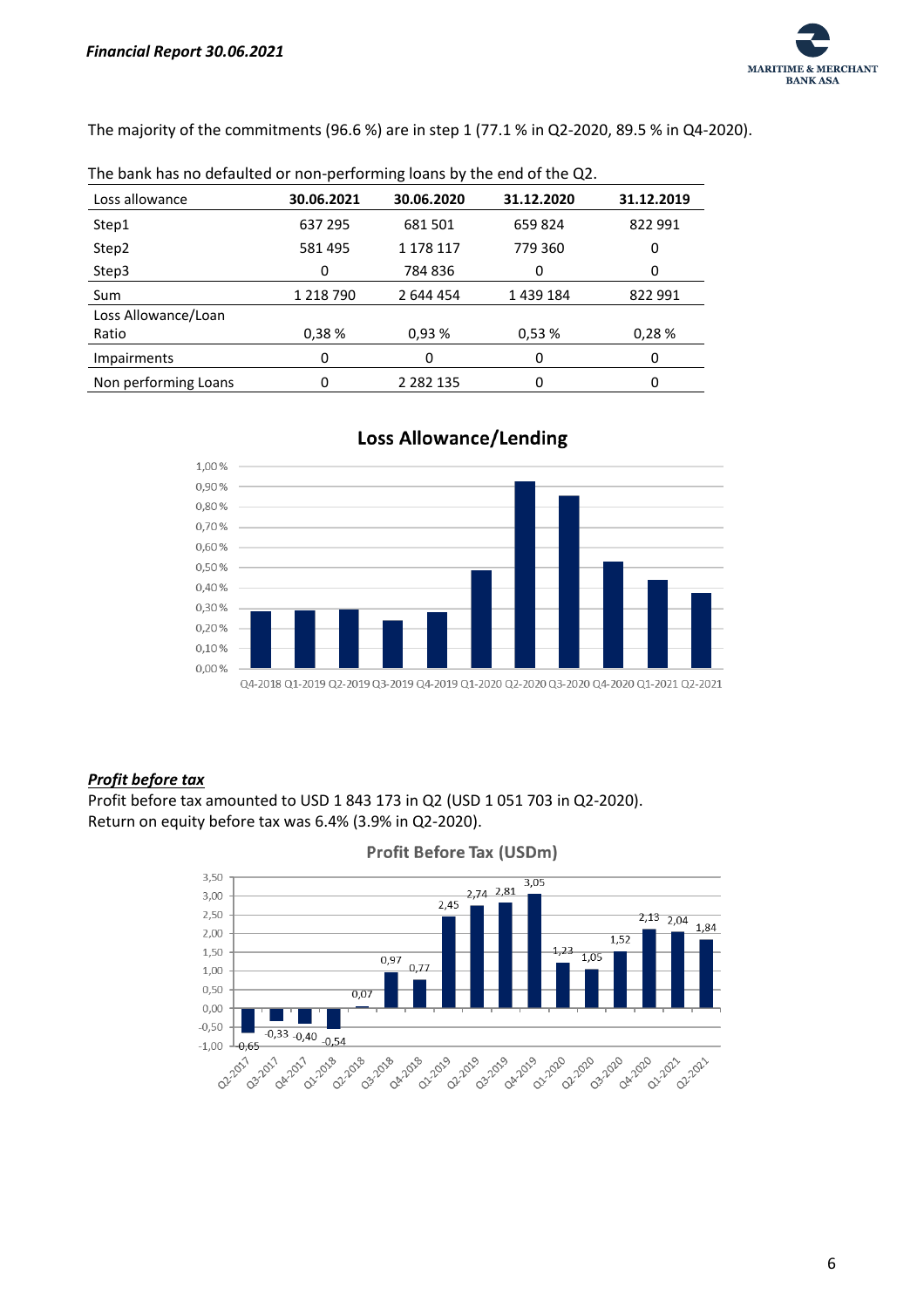



# *Deferred Taxes and payable tax*

The Bank operates with USD as functional currency.

In the tax accounting, both P&L and the major part of assets and liabilities are being converted from USD to NOK, including any effect currency fluctuations would have on the equity of the Bank.

The volatility of the NOK against the USD has given the Bank an unintended volatility in the tax expense, due to currency gains/losses related to our equity.

The Bank has started a process for a rule adjustment for the basis of tax calculation that prevents unintended effects for the future.

Common 25% corporate tax rate is used in the first two quarters of 2021.

If there is no decision (or a negative one) from the Ministry of Finance within the fiscal year, we will incorporate a full agio effect in Q4 2021. The agio effect (extra taxable income/cost) will be a result of the USDNOK exchange rate at year end.

The agio effect (unintended taxable income/cost) for YTD 2021 is positive NOK 1 437 358. This "phantom" income will result in an increased tax of NOK 359 340 (USD 41 973).

See Note 5, Tax Calculation.

# *Deposit and Liquidity*

Customer deposits amounted to USD 440 271 452 in Q2-2021 (USD 380 740 624 in Q2-2021).



# **Customer Deposits vs Customer Lending**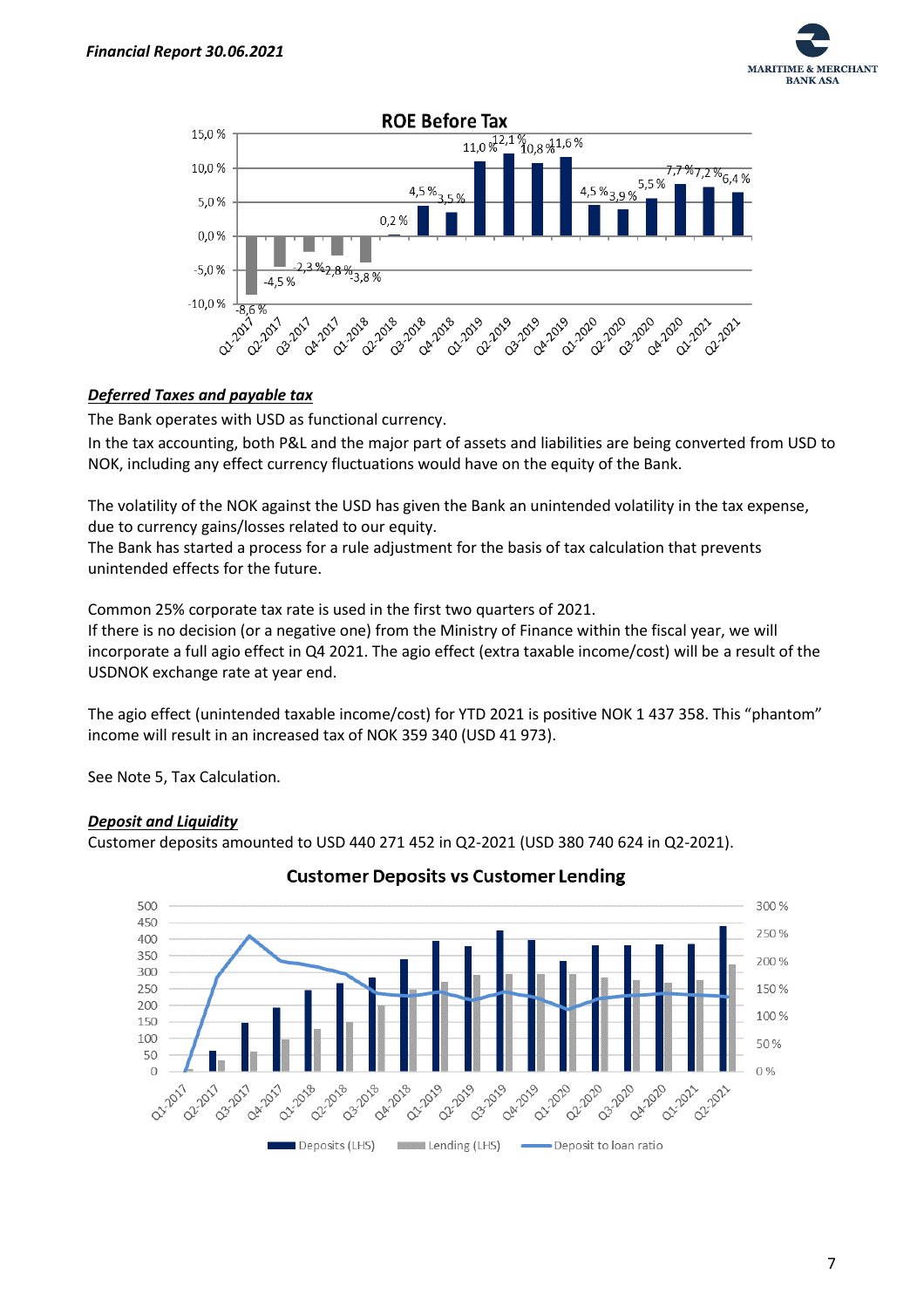

The deposit to loan ratio was 135% at the end of Q2 2021 (134% in Q2 -2020).

The liquidity situation has been good throughout the quarter. Surplus liquidity of about USD 233 million was mainly invested in interest-bearing securities, deposits in major banks and in Norges Bank. The securities investments are in bonds with good liquidity and very low risk.

The Bank's short-term liquidity risk measured by LCR (Liquidity Coverage Ratio) was 298% (above a minimum requirement of 100%), and the long-term liquidity risk measured by NSFR (net Stable Funding Ratio) was 177% (above a minimum requirement of 100%).

## *Total Assets and Lending*

Total assets ended at USD 562 129 474 in Q2 2021 (USD 573 378 128 in Q2 2020).

Lending to customer increased from USD 269 994 403 in Q4 2020 to USD 324 894 803 in Q2 2021.



**Customer lending in 2021** 

# *Solvency*

Core equity ratio (CET1) was 29.4% 30.06.2021 (33.8% 30.06.2020). The Bank has not issued any subordinated or perpetual bonds.

The Bank paid USD 1 486 680 in dividend for 2020.

# *Risk factors*

# *Credit risk*

The average weighted quality of the portfolio is moderate risk, but the whole portfolio has migrated from a strong concentration around the mid-point at the beginning of 2020 to a slightly more diversified distribution. The migration we saw through 2020 into higher risk classes has been rectified during the first half of 2021, and on average we are back at pre Covid-19 levels.

All commitments are secured with  $1<sup>st</sup>$  priority mortgage on vessels, and the large majority of those were secured within 50% of appraised values when granted, and in combination with an estimated moderate Default Probability, this provided for a sound credit portfolio with a limited potential for future losses, and the vessels' values for most clients have a good margin in relation to the outstanding exposures.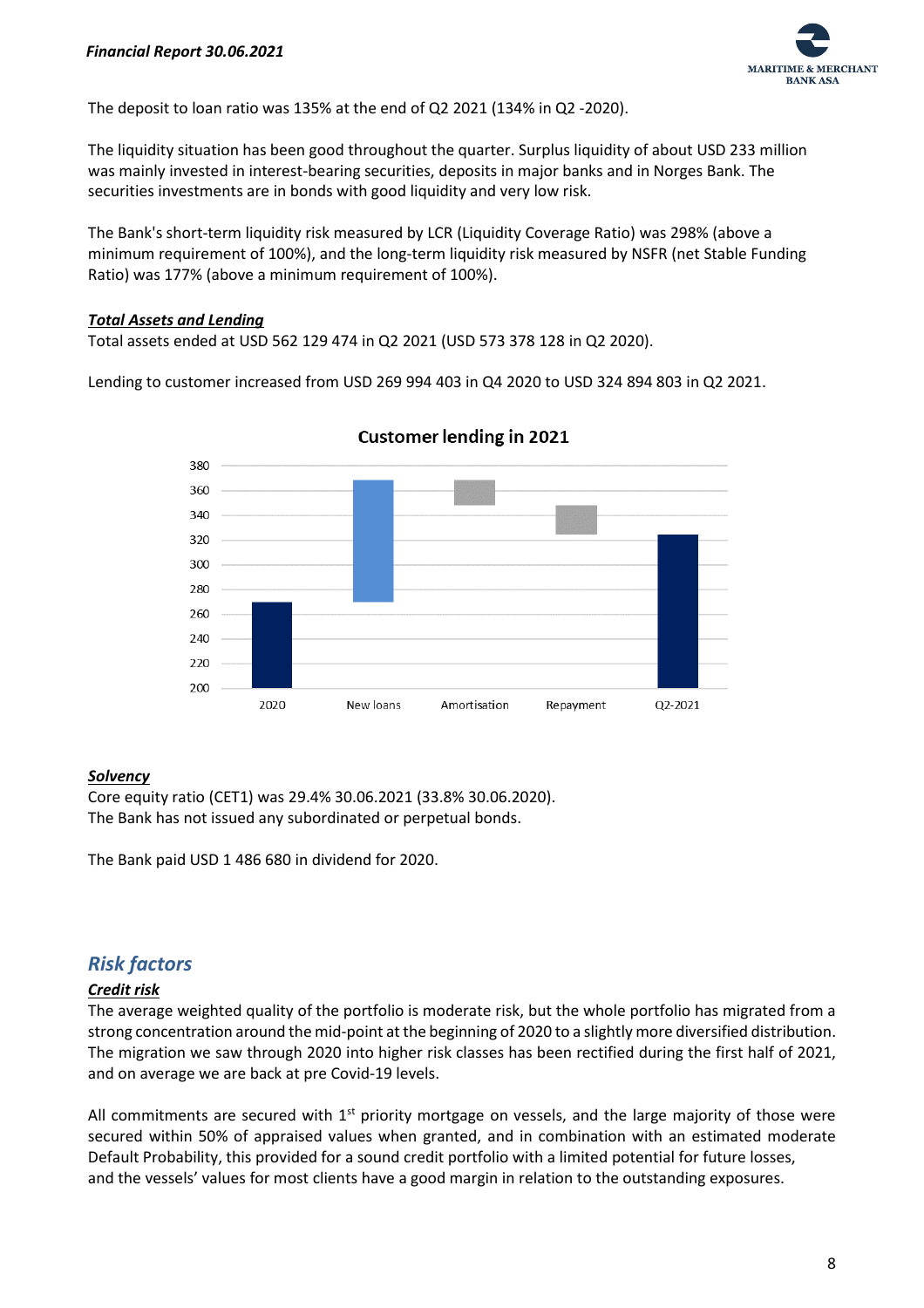

In addition to estimating the Default Probability, we also estimate the Loss Given Default on each exposure. Based on the low leverage of financing in combination with financing non-specialized tonnage with strict covenants, the Loss Given Default for the loan portfolio is satisfactory.

The Bank's estimated risk cost, Expected Loss, is calculated as Probability of Default multiplied with Loss Given Default. It is included in all internal return on capital estimations in connection with granting new loans.

The portfolio is distributed in risk classes according to collateral and internal risk classification. The loan portfolio is diversified and is distributed on bulk carriers (33%), tankers (36%), container vessels (26%), LPG (gas) (4%) and specialized (1%).



The Bank's internal credit strategy has limits for maximum exposure to the various shipping segments, and Acceptable Risk Criteria form guidelines for the lending strategy. All present loan exposures were within the Bank's credit strategy when granted.

# *Liquidity risk*

Maritime & Merchant Bank ASA has adopted guidelines for management of the Bank's liquidity position to ensure that the Bank maintains a solid liquidity. The Bank has a low liquidity risk profile. Main funding sources are equity and NOK deposits. The Bank has liquidity portfolio/buffers well above minimum requirement. Liquidity stress tests show satisfactory liquidity.

|                   | 30.06.2021 | 30.06.2020 | 31.12.2020 | 31.12.2019 | 31.12.2018 |
|-------------------|------------|------------|------------|------------|------------|
| LCR               | 298%       | 405%       | 353%       | 636%       | 444%       |
| Deposit Ratio (1) | 78%        | 66%        | 78%        | 77%        | 78%        |

 *(1) % of total assets*

# *Interest rate risk*

Maritime & Merchant Bank ASA has defined guidelines that set limits for the maximum interest rate risk. Any exposure exceeding the interest rate risk limits shall be mitigated by using hedging instruments.

# *Market risk*

Maritime & Merchant Bank ASA has developed guidelines and limits for counterparty exposure, maturity per counterpart, average duration of portfolio and foreign exchange risk.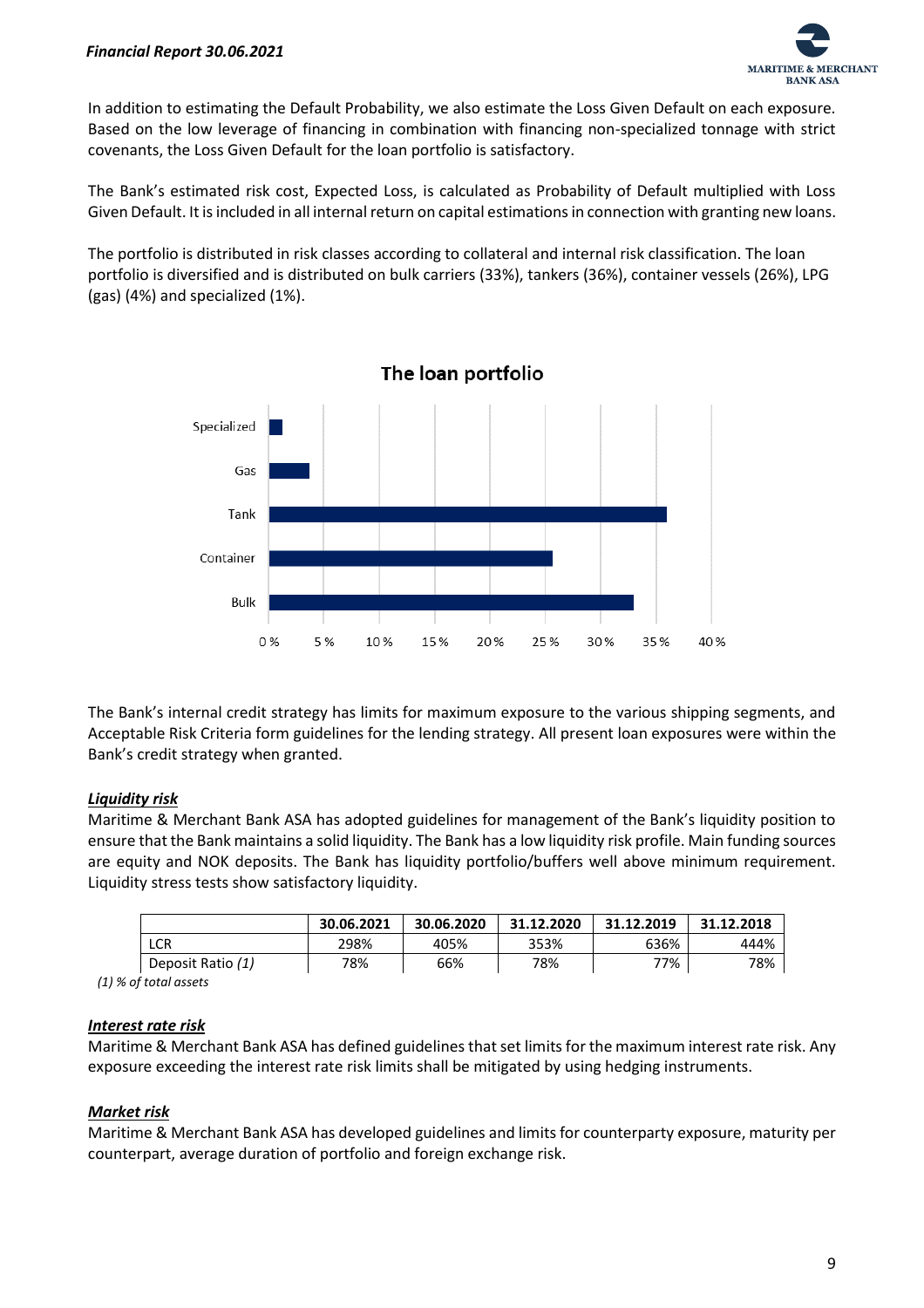

# *Operational risk*

Maritime & Merchant Bank ASA has established operational risk policy and guidelines. Contingency plans have been established, and insurance (professional responsibility, crime and Board of Directors responsibility) is purchased in order to reduce risk.

# *Ratios*

| <b>Ratios</b>               | <b>YTD 2021</b> | <b>YTD 2020</b> | 2020  |
|-----------------------------|-----------------|-----------------|-------|
| Cost/Income Ratio           | 52.6%           | 46.8%           | 52%   |
| Return on Equity before tax | 6.8%            | 4.21%           | 5.5%  |
| Net Income Margin           | 2.8%            | 2.83%           | 2.74% |
| Net Interest Margin         | 2.57%           | 3.04%           | 2.58% |
| Deposit to loan Ratio       | 135%            | 134%            | 142%  |
| <b>LCR</b>                  | 298%            | 405%            | 353%  |
| <b>NPL Ratio</b>            | 0%              | 0.8%            | 0%    |
| Equity Ratio (CET1)         | 29.4%           | 33.8%           | 36.1% |
| Loss allowance/Loan ratio   | 0.38%           | 0.93%           | 0,53% |
| \nnendix 1                  |                 |                 |       |

*Ratio formulas, se Appendix 1*

# **Outlook**

We maintain an optimistic view on the container and dry bulk markets during the remaining part of the year, while the tanker sector is related to a series of question marks. We expect a high activity in the second-hand market and we are therefore optimistic that we will continue our growth in lending volumes during the next two quarters.

**-----------------------------------**

**Oslo August 12th , 2021**

Board of Directors, Maritime & Merchant Bank ASA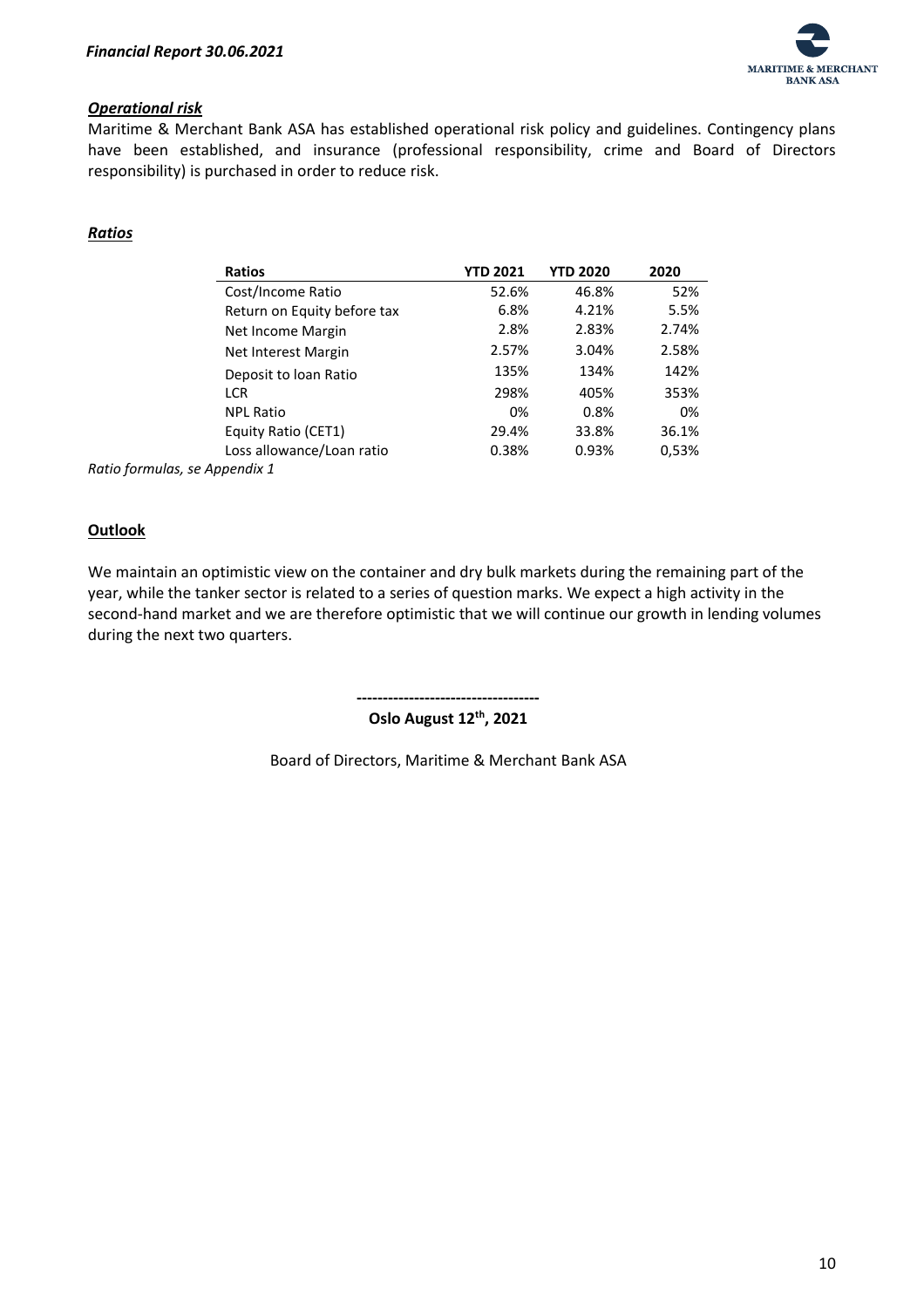

# <span id="page-11-0"></span>**Statement of Profit & Loss**

|                                                                                                                 |      | 2021              | 2020               | 2021            | 2020            | 2020            |
|-----------------------------------------------------------------------------------------------------------------|------|-------------------|--------------------|-----------------|-----------------|-----------------|
| - In USD                                                                                                        | Note | $01.04 - 31.06$   | $01.04 - 31.06$    | $01.01 - 30.06$ | $01.01 - 30.06$ | $01.01 - 31.12$ |
| Interest income and related income                                                                              |      |                   |                    |                 |                 |                 |
| Interest income from customers (effective Interest method)                                                      |      | 4 5 6 7 3 5 8     | 4 8 3 2 9 9 3      | 8 5 3 6 5 5 8   | 11 065 185      | 19 325 904      |
| Interest from certificates and bonds                                                                            |      | 253 325           | 555 027            | 535 631         | 1 3 2 8 2 2 2   | 1672510         |
| Interest from credit institutions (effective interest method)                                                   |      | $\mathbf 0$       | 21 2 5 9           | $-1$            | 259 500         | 257 617         |
| Total interest income and related income                                                                        |      | 4820682           | 5 409 279          | 9072188         | 12 652 906      | 21 256 031      |
| <b>Interest expenses</b>                                                                                        |      |                   |                    |                 |                 |                 |
| Interest and similar expenses of loans to credit institutions                                                   |      | $\mathbf 0$       | $\mathbf 0$        | $-24447$        | $\mathbf 0$     | $-103735$       |
| Interest and related expenses of loans to customers                                                             |      | $-1082112$        | $-1853231$         | $-2063081$      | -3 866 209      | -6 883 187      |
| Net interest expenses from financial derivatives                                                                |      | 53 627            | $-114068$          | 174 304         | -422 160        | -484 983        |
| Other fees and commissions                                                                                      |      | $-43609$          | $-42902$           | $-94823$        | $-89020$        | $-183953$       |
| Net interest expenses and related expenses                                                                      |      | -1 072 094        | -2 010 200         | -2 008 047      | -4 377 389      | -7 655 858      |
|                                                                                                                 |      |                   |                    |                 |                 |                 |
| Net interest income and related income                                                                          |      | 3748589           | 3 399 078          | 7 064 141       | 8 275 518       | 13 600 173      |
| Commissions, other fees and income from banking                                                                 |      |                   |                    |                 |                 |                 |
| Commissions, other fees and expenses from banking                                                               |      | 128 302           | 142 237            | 395 053         | 262914          | 779 947         |
|                                                                                                                 |      | $-10711$          | $-7656$            | $-20507$        | $-15778$        | $-32111$        |
| Net value adjustments on foreign exchange and financial<br>Net value adjustments on interest-bearing securities |      | 26 171<br>19 4 21 | 565814<br>$-48516$ | 195 061         | $-571408$       | 61966<br>56 190 |
|                                                                                                                 |      |                   |                    | 115 448         | -242 451        |                 |
| <b>Total income</b>                                                                                             |      | 3911772           | 4 050 957          | 7749197         | 7708795         | 14 466 165      |
| Salaries, administration and other operating expenses                                                           |      |                   |                    |                 |                 |                 |
| Salaries and personnel expenses                                                                                 |      | $-1280112$        | $-1$ 170 405       | $-2493071$      | -2 339 467      | -4 866 312      |
| Administrative and other operating expenses                                                                     |      | -507 665          | -360 328           | -978 117        | -719 600        | -1 539 158      |
| Net salaries, administration and other operating expenses                                                       |      | -1 787 777        | -1 530 733         | -3 471 188      | -3 059 067      | -6 405 470      |
| Total depreciation and impairment of fixed and intangible assets                                                | 8    | $-299379$         | $-265408$          | $-601534$       | -548 284        | $-1126358$      |
| <b>Total operating expenses</b>                                                                                 |      | -2 087 155        | -1 796 141         | -4 072 722      | -3 607 351      | -7 531 828      |
| <b>Operating result</b>                                                                                         |      | 1824617           | 2 2 5 4 8 1 6      | 3 676 475       | 4 101 445       | 6934337         |
| Loan loss provisions (IFRS - 9)                                                                                 | 4    | 18 5 5 7          | $-1203113$         | 209824          | $-1821463$      | $-616$ 193      |
| Impairments (Credit Loss)                                                                                       |      | $\mathbf 0$       |                    |                 |                 | -386 435        |
| Profit $(+)$ / Loss $(-)$ for the period before tax                                                             |      | 1843173           | 1051703            | 3 886 299       | 2 279 982       | 5931710         |
| Income tax                                                                                                      | 5    | -460 793          | $-262926$          | $-971575$       | -569 996        | -698 996        |
| Result for the period after tax                                                                                 |      | 1382380           | 788 777            | 2914724         | 1709987         | 5 232 714       |
| Comprehensive result for the period                                                                             |      | 1382380           | 788777             | 2914724         | 1709987         | 5 232 714       |
|                                                                                                                 |      |                   |                    |                 |                 |                 |

- *Q2 numbers (2021 and 2020) are not audited.*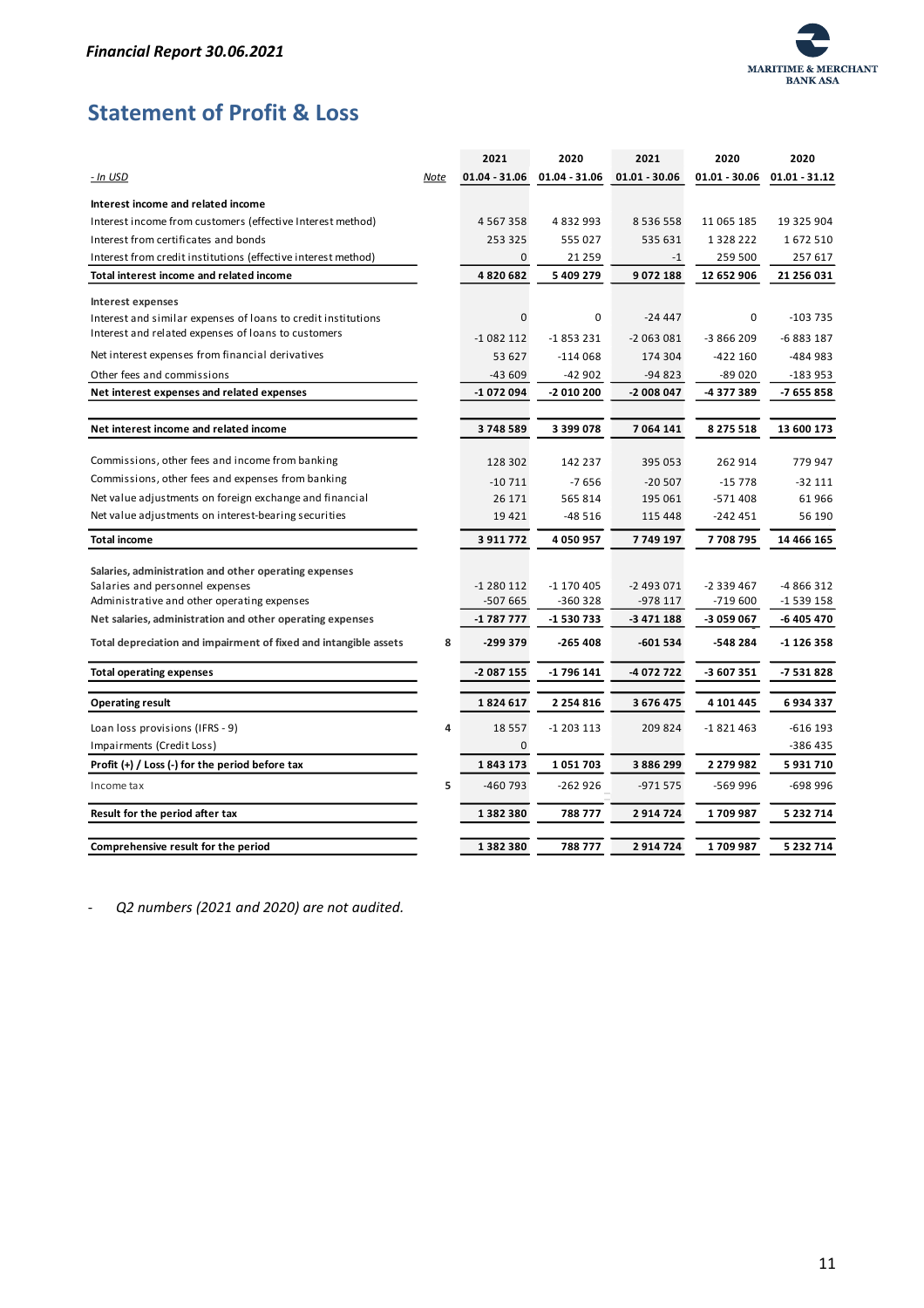

# <span id="page-12-0"></span>**Balance Sheet**

| <b>Assets</b>                                        |             | 2021        | 2020        | 2020          |
|------------------------------------------------------|-------------|-------------|-------------|---------------|
| <u>- In USD</u>                                      | <b>Note</b> | 30.06.2021  | 30.06.2020  | 31.12.2020    |
| <b>Cash and balances at Central Bank</b>             |             | 8 072 504   | 6721788     | 7746507       |
| Lending to and receivables from credit institutions  |             | 85 038 310  | 110 776 137 | 49 294 414    |
| Lending to customers                                 | 4           | 324 894 803 | 284 818 995 | 269 994 403   |
| Loss provisions on loans to customers                | 4           | -1 218 790  | -2 644 454  | -1428614      |
| Net lending to cutomers                              |             | 323 676 013 | 282 174 541 | 268 565 789   |
| Certificates, bonds and other receivables            |             |             |             |               |
| Commercial papers and bonds valued at market value   | 4           | 140 471 232 | 170 413 130 | 212 183 694   |
| Commercial papers and bonds valued at amortised cost |             | 0           | 0           | 0             |
| Certificates, bonds and other receivables            |             | 140 471 232 | 170 413 130 | 212 183 694   |
|                                                      |             |             |             |               |
| <b>Shares</b>                                        |             | 117 323     | 76 152      | 83759         |
| Intangible assets                                    |             |             |             |               |
| Deferred tax assets                                  |             | 0           | 0           | 0             |
| Other intangible assets                              | 8           | 762 903     | 1450033     | 1 209 188     |
| <b>Total intangible assets</b>                       |             | 762 903     | 1450033     | 1 209 188     |
| <b>Fixed assets</b>                                  |             |             |             |               |
| Fixed assets                                         | 8           | 526 709     | 729 880     | 668 390       |
| <b>Total fixed assets</b>                            |             | 526 709     | 729880      | 668 390       |
| Other assets                                         |             |             |             |               |
| Financial derivatives                                | 9           | 2927962     | 658 336     | 2839018       |
| Other assets                                         |             | 136 210     | 19 4 54     | 51736         |
| <b>Total other assets</b>                            |             | 3 064 172   | 677790      | 2 890 754     |
| <b>Expenses paid in advance</b>                      |             |             |             |               |
| Prepaid, not accrued expenses                        |             | 400 307     | 358 677     | 220 446       |
| <b>Total prepaid expenses</b>                        |             | 400 307     | 358 677     | 220 446       |
|                                                      |             |             |             |               |
|                                                      |             |             |             |               |
| <b>TOTAL ASSETS</b>                                  |             | 562 129 474 | 573 378 128 | 542 862 941   |
| <b>Liabilities and shareholders equity</b>           |             |             |             |               |
| <u>- In USD</u>                                      |             | 30.06.2021  | 30.06.2020  | 31.12.2020    |
| <b>Liabilities</b>                                   |             |             |             |               |
|                                                      |             |             |             |               |
| Loans and deposits from credit institutions          |             | 0           | 51 344 623  | 35 199 014    |
| Deposits from and liabilities to customers           |             | 440 271 452 | 380 740 624 | 384 727 502   |
| <b>Total loans and deposits</b>                      |             | 440 271 452 | 432 085 247 | 419 926 516   |
| <b>Other liabilities</b>                             |             |             |             |               |
| Financial derivatives                                | 9           | 3 064 436   | 26 778 314  | 5 0 2 6 0 7 4 |
| Other liabilities                                    | 10          | 3 204 572   | 3 619 636   | 3 612 853     |
| <b>Total other liabilities</b>                       |             | 6 269 008   | 30 397 950  | 8 638 926     |
|                                                      |             |             |             |               |
| Accrued expenses and received unearned income        |             |             |             |               |
| Accrued expenses and received unearned income        | 10          | 564 670     | 947 736     | 735 195       |
| Total accrued expenses and received unearned income  |             | 564 670     | 947 736     | 735 195       |
| <b>Total Liabilities</b>                             |             | 447 105 129 | 463 430 933 | 429 300 638   |
| <b>Shareholders equity</b>                           |             |             |             |               |
| Paid-in capital                                      |             |             |             |               |
| Share capital                                        | 11          | 9708655     | 9708655     | 9 708 655     |
| Share premium account                                |             | 94 148 865  | 94 148 865  | 94 148 864    |
| Total paid-in capital                                |             | 103 857 520 | 103 857 520 | 103 857 519   |
| <b>Other Equity</b>                                  |             |             |             |               |
| Retained earnings, other                             |             | -233 395    | -359 774    | -267 393      |
| Retained earnings                                    |             | 11 400 220  | 6449448     | 9 972 177     |
| <b>Total other equity</b>                            |             | 11 166 825  | 6 089 675   | 9 704 784     |
| <b>Total shareholder equity</b>                      |             | 115 024 345 | 109 947 195 | 113 562 303   |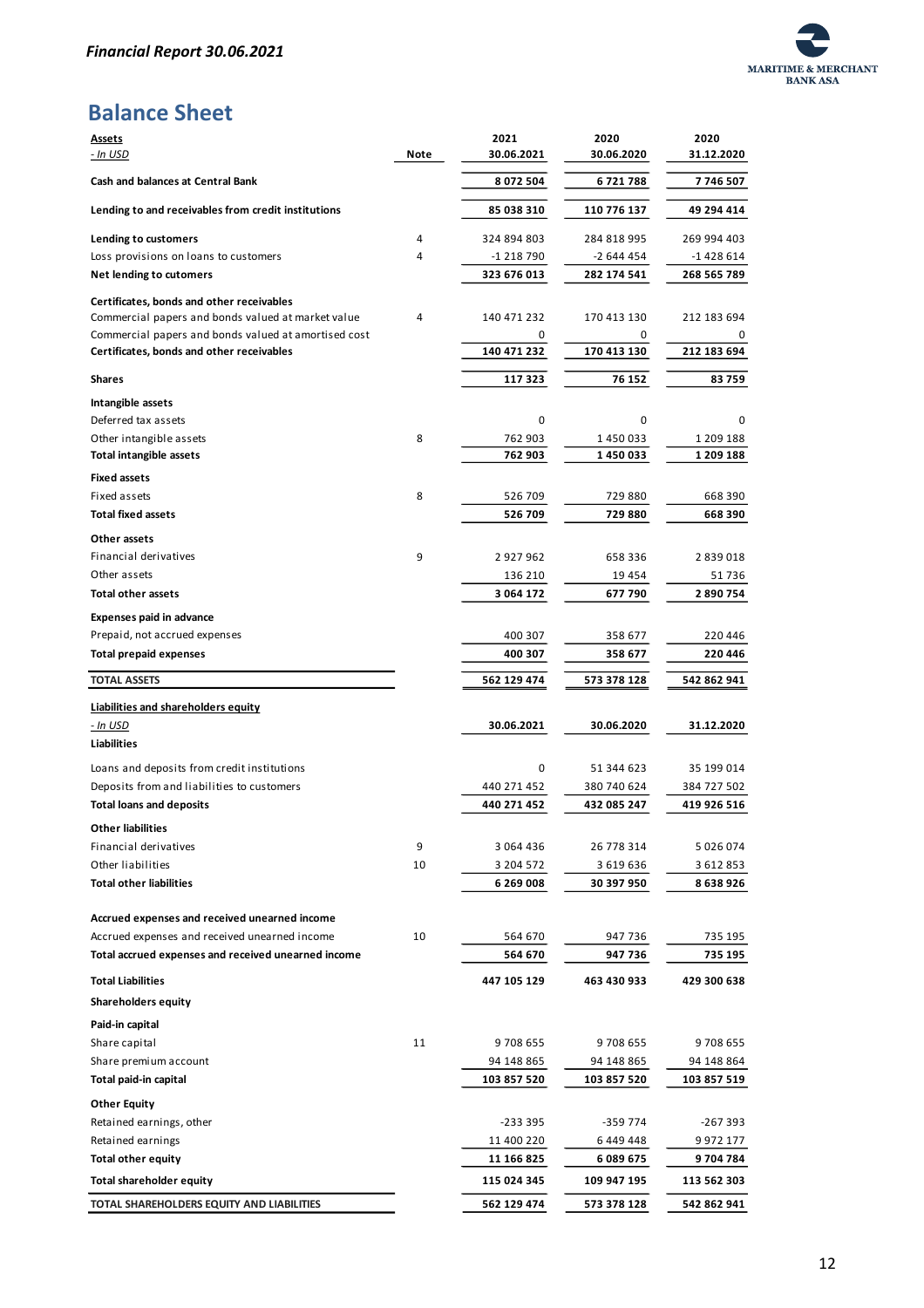

# <span id="page-13-0"></span>**Statement of Equity**

| - In USD               |                      | <b>Share</b> | <b>Retained</b> | <b>Other free</b> |                     |
|------------------------|----------------------|--------------|-----------------|-------------------|---------------------|
|                        | <b>Share capital</b> | premium      | earnings        | equity            | <b>Total equity</b> |
| Equity as per          |                      |              |                 |                   |                     |
| 31.12.2017             | 5 590 977            | 55 123 649   | -3 000 306      | 0                 | 57 714 320          |
| Loss allowance in      |                      |              |                 |                   |                     |
| accordance with IFRS 9 |                      |              |                 | -407 282          | $-407282$           |
| Share issue            | 3 039 662            | 28 172 937   |                 | $-172771$         | 31 039 828          |
| Employee stock option  |                      |              |                 | 23 683            | 23 683              |
| Profit                 | $\mathbf 0$          | 0            | $-336915$       |                   | -336 915            |
| Equity as per          |                      |              |                 |                   |                     |
| 31.12.2018             | 8 630 639            | 83 296 586   | -3 337 221      | -556 370          | 88 033 634          |
|                        |                      |              |                 |                   |                     |
| Share issue            | 1078016              | 10 852 279   |                 | $-164303$         | 11 765 992          |
| Employee stock option  |                      |              |                 | 282 013           | 282 013             |
| Profit                 |                      |              | 8 0 7 6 6 8 3   |                   | 8076683             |
| Equity as per          |                      |              |                 |                   |                     |
| 31.12.2019             | 9708655              | 94 148 865   | 4739462         | -438 660          | 108 158 322         |
|                        |                      |              |                 |                   |                     |
| Employee stock option  |                      |              |                 | 171 267           | 171 267             |
| Profit                 |                      |              | 5 232 714       |                   | 5 232 714           |
| Equity as per          |                      |              |                 |                   |                     |
| 31.12.2020             | 9708655              | 94 148 865   | 9 972 177       | $-267393$         | 113 562 304         |
|                        |                      |              |                 |                   |                     |
| Employee stock option  |                      |              |                 | 11 159            | 11 159              |
| Profit                 |                      |              | 1 532 343       | 0                 | 1 532 343           |
| Equity as per          |                      |              |                 |                   |                     |
| 31.03.2021             | 9708655              | 94 148 865   | 11 504 520      | $-256234$         | 115 105 806         |
|                        |                      |              |                 |                   |                     |
| Employee stock option  |                      |              |                 | 22 8 39           | 22 8 39             |
| Dividend payment       |                      |              | $-1486680$      |                   | $-1486680$          |
| Profit                 |                      |              | 1 382 380       | 0                 | 1 382 380           |
| Equity as per          |                      |              |                 |                   |                     |
| 30.06.2021             | 9708655              | 94 148 865   | 11 400 220      | $-2333395$        | 115 024 345         |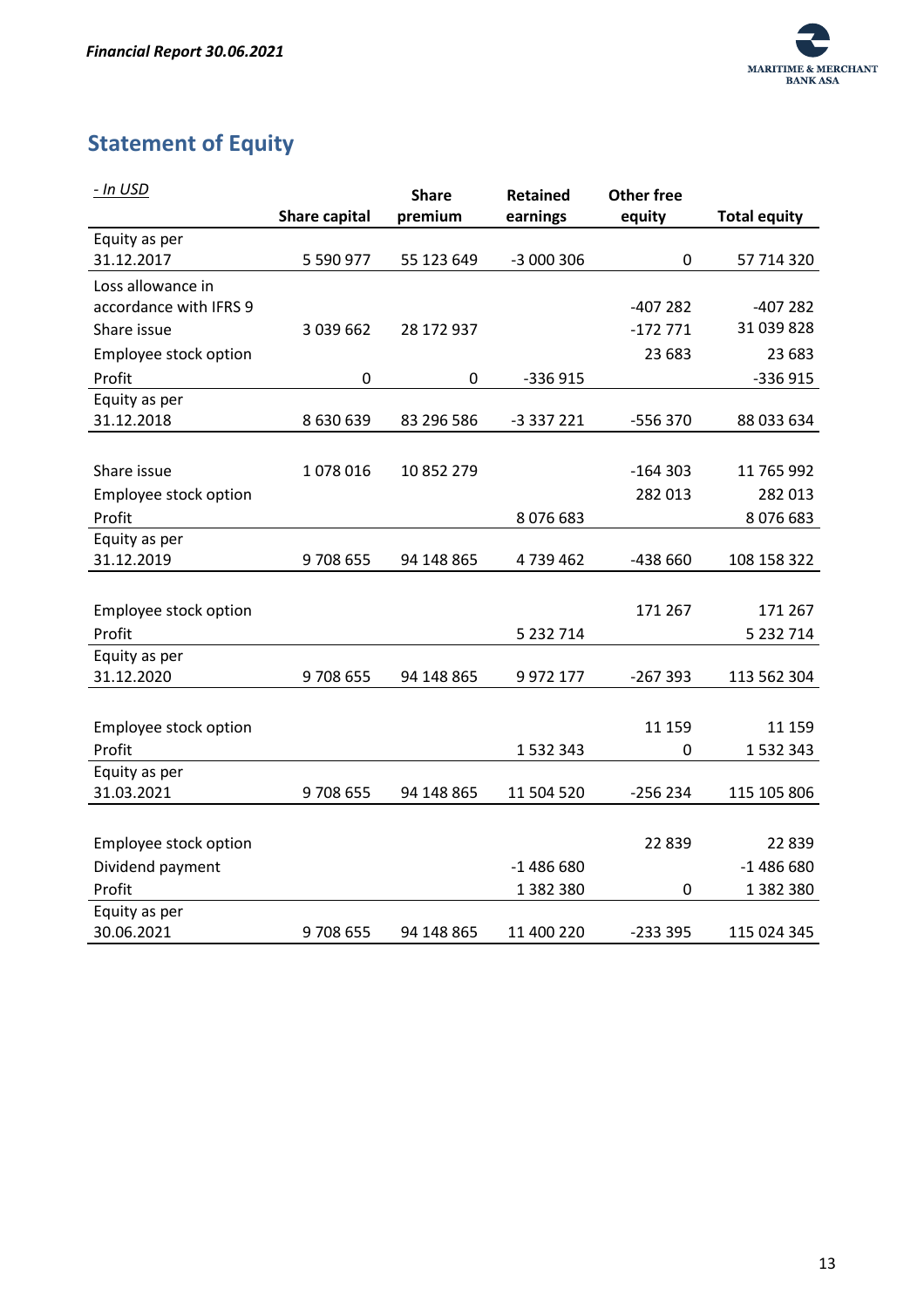

# <span id="page-14-0"></span>**Statement of Cash Flows**

| <u>- In USD</u>                                              | 30.06.2021    | 30.06.2020  | 31.12.2020  |
|--------------------------------------------------------------|---------------|-------------|-------------|
| <b>Cashflow from operational activities</b>                  |               |             |             |
| Profit before tax                                            | 3 886 299     | 2 279 982   | 5 931 710   |
|                                                              |               |             |             |
| Change in loans to customers excluding accrued interest      | -55 102 921   | 9756150     | 24 857 163  |
| Change in deposits from customers excluding accrued interest | 53 519 755    | -21 305 082 | -13 511 348 |
| Change in loans and deposits from credit institutions        | -35 199 014   | 51 344 623  | 35 199 014  |
| Change in certificates and bonds                             | 71 712 461    | -19 078 445 | $-60849008$ |
| Change in shares, mutual fund units and other securities     | -33 564       | $-30882$    | -38 489     |
| Change in financial derivatives                              | $-2050582$    | 18 121 667  | $-5811256$  |
| Change in other assets and other liabilities                 | -843 142      | -558 844    | $-672218$   |
| Interest income and related income from customers            | $-8536558$    | -12 652 907 | -19 325 904 |
| Interest received from customers                             | 8 5 2 9 2 5 5 | 13 202 271  | 20 204 470  |
| Net interest expenses and related expenses to customers      | 2 063 081     | 4 377 389   | 6 883 187   |
| Interest paid to customers                                   | -38 886       | -570 533    | -6 883 187  |
| Ordinary depreciation                                        | 590 485       | 547 069     | 1 123 637   |
| Other non cash items                                         | 0             | 1890480     | $-281515$   |
| Net cash flow from operating activities                      | 38 496 669    | 47 322 939  | -13 173 743 |
| Payments for acquisition of assets                           | 0             | $-26811$    | $-26811$    |
| Net cash flow from investing activities                      | 0             | $-26811$    | $-26811$    |
| Issuance of equity                                           | 0             | 0           | 0           |
| Lease payments                                               | $-166213$     | $-69017$    | $-324108$   |
| <b>Dividend Payments</b>                                     | $-1486680$    | 0           | 0           |
| Net cash flow from financing activities                      | $-1652893$    | $-69017$    | $-324108$   |
| Effect of exchange rate changes and other                    | -773 884      | $-214267$   | 80 505      |
| Sum cash flow                                                | 36 069 892    | 47 012 844  | -13 444 158 |
| Net change in cash and cash equivalents                      | 36 069 892    | 47 012 844  | -13 444 158 |
| Cash and cash equivalent as per 01.01.                       | 57 040 922    | 70 485 081  | 70 485 080  |
| Cash and cash equivalent as per 30.06.                       | 93 110 814    | 117 497 925 | 57 040 922  |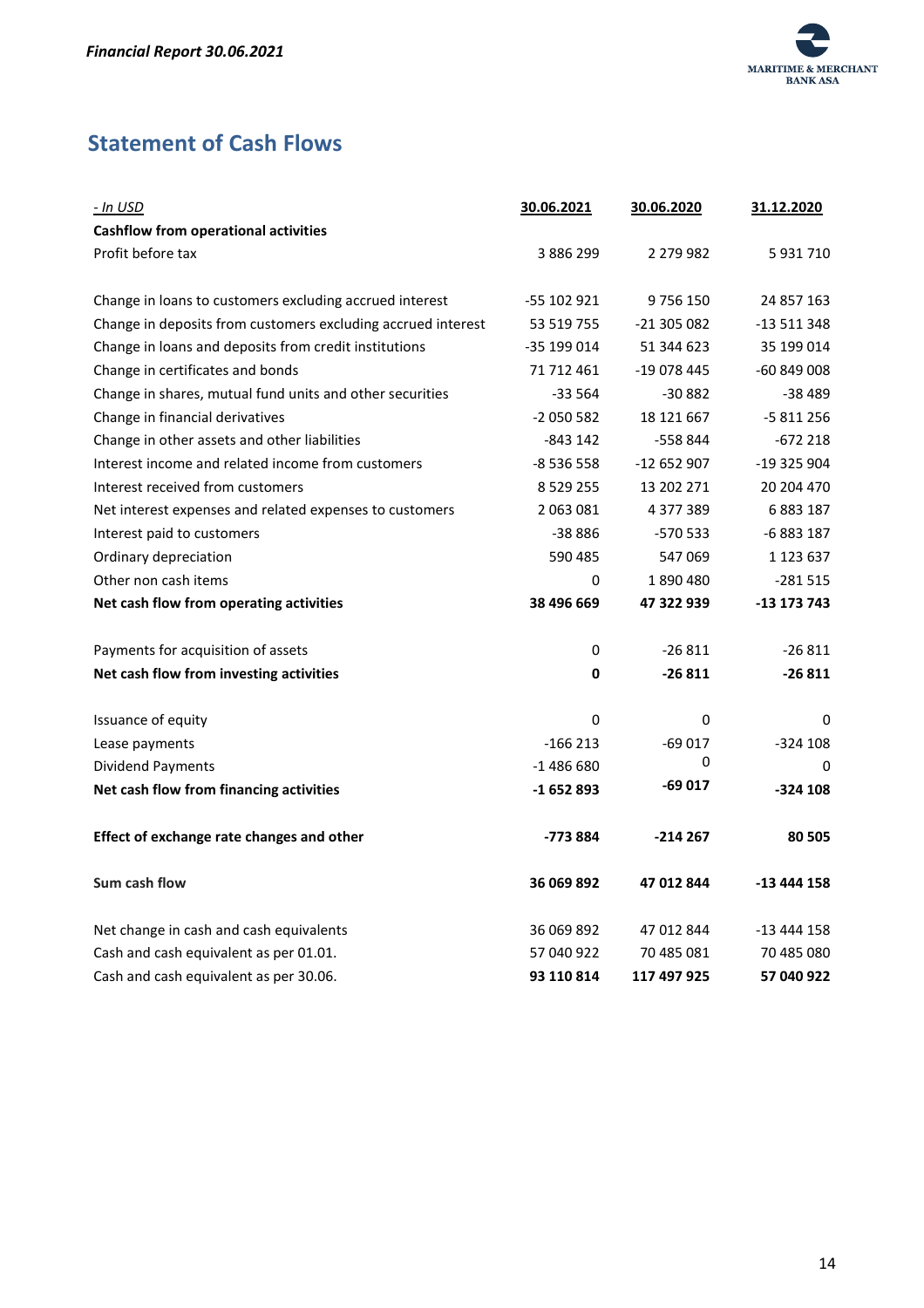

# <span id="page-15-0"></span>**Notes 30.06.2021.**

# <span id="page-15-1"></span>Note 1, Reporting entity

Maritime & Merchant Bank ASA is a company domiciled in Norway. The Bank's registered office is at Haakon VIIs gate 1, 0161 Oslo. The Bank is primarily involved in corporate banking.

# <span id="page-15-2"></span>Note 2, General accounting principles

The interim report for the first two quarters of 2021 is prepared according to IAS 34 Interim Financial Reporting and IFRS as adopted by EU. The interim report for the first two quarters of 2021 is prepared using the same accounting principles and calculation methods as described in the Annual Report 2020.

# <span id="page-15-3"></span>Note 3, Functional and presentation currency

These consolidated financial statements are presented in USD, which is the Bank's functional currency. The Bank's taxation currency is NOK.

# <span id="page-15-4"></span>**RISK**

<span id="page-15-5"></span>Note 4, Risk

# <span id="page-15-6"></span>*Risk Management and Capital Adequacy*

The Capital Adequacy figures for Maritime & Merchant Bank ASA are based on the calculation by means of the standardised approach.

# **Credit risk**

The Bank has chosen the basic approach for calculation credit risk (Risk-Weighted Assets).

# **Operational risk**

The Bank has chosen to apply the basic approach under Pilar 1 for calculating operational risk. This applies a capital requirement of 15 per cent of the annual income reported in the last three years.

# **Market risk**

The market risk of the Bank is modest and is calculated using the standardised approach in Pilar 1.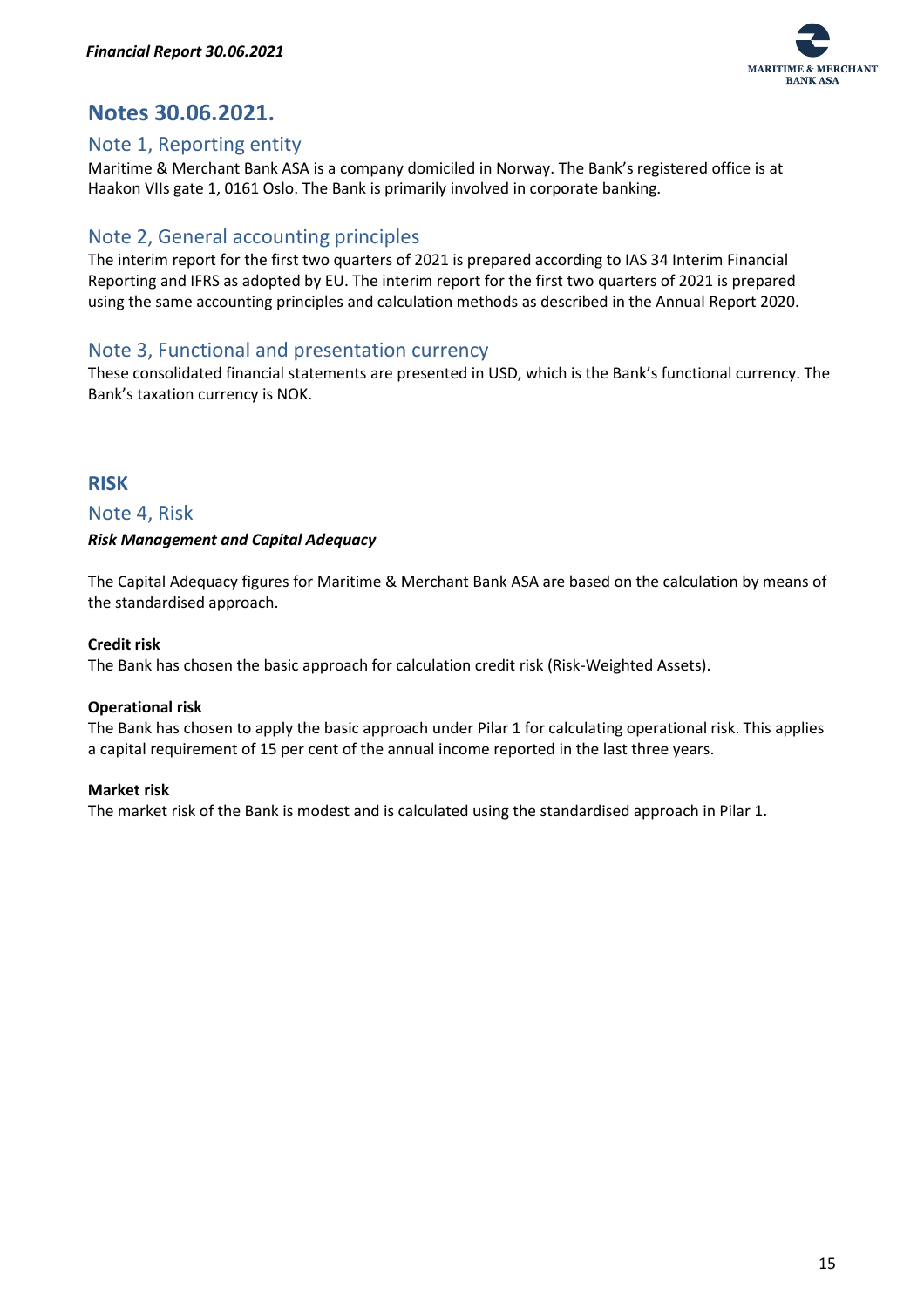

<span id="page-16-0"></span>*Capital Adequacy*

| Amounts in 1000 USD                             | 30.06.2021 | 31.12.2020 | 30.06.2020 |
|-------------------------------------------------|------------|------------|------------|
|                                                 |            |            |            |
|                                                 |            |            |            |
| Share capital                                   | 9709       | 9709       | 9709       |
| + Other reserves                                | 105 316    | 102 354    | 100 239    |
| - Dividend                                      |            |            |            |
| - Deferred tax assets and intangible assets     | $-763$     | $-1209$    | $-1450$    |
| - This year's result                            | $-2915$    |            | $-1710$    |
| - Adjustments to CET1 due to prudential filters | $-147$     | $-220$     | $-198$     |
| <b>Common Equity Tier 1 (CET 1)</b>             | 111 200    | 110 633    | 106 589    |
| <b>Calculation basis</b>                        |            |            |            |
| <b>Credit Risks</b>                             |            |            |            |
| + Bank of Norway                                |            |            |            |
| + Local and regional authorities                |            |            |            |
| + Institutions                                  | 17645      | 10 347     | 18 5 25    |
| + Companies                                     | 316878     | 246 245    | 258 862    |
| + Covered bonds                                 | 12 4 8 3   | 19 148     | 15 667     |
| + Shares                                        | 117        | 84         | 76         |
| + Other assets                                  | 1063       | 941        | 1089       |
| <b>Total Credit risks</b>                       | 348 187    | 276 765    | 294 219    |
| + Operational risk                              | 27 482     | 27 4 16    | 19 4 23    |
| + Counterparty risk derivatives (CVA-risk)      | 2 3 2 4    | 2 4 3 7    | 1591       |
| <b>Total calculation basis</b>                  | 377994     | 306 618    | 315 233    |
|                                                 |            |            |            |
| <b>Capital Adequacy</b>                         |            |            |            |
| <b>Common Equity Tier 1%</b>                    | 29.42 %    | 36.08%     | 33.81%     |
| Total capital %                                 | 29.42 %    | 36.08%     | 33.81%     |

The Bank does not expect any significant changes in Capital Adequacy as a result of changes in the regulations in relation to additional buffer requirements that will be implemented in the legislation from 2022.

# <span id="page-16-1"></span>*Credit Risk*

Credit risk is the major risk to the Bank. Maritime & Merchant Bank ASA may face a loss if the borrower is not able to pay interest or principal as agreed upon, provided the pledged collateral is not sufficient to cover the Bank's exposure.

The Bank monitors market developments in segments where it has exposure and takes a proactive approach towards the risks taken.

The Bank's internal credit strategy has limits for maximum exposure to the various shipping segments, and Acceptable Risk Criteria form guidelines for the lending strategy.

The Bank uses an internally developed scorecard model for assessing the credit risk in the loan portfolio. The scorecard model predicts Probability of Default (PD), Loss Given Default (LGD) and risk class (from 1 to 10). Default is failure to satisfy the terms of a loan obligation or failure to pay back a loan.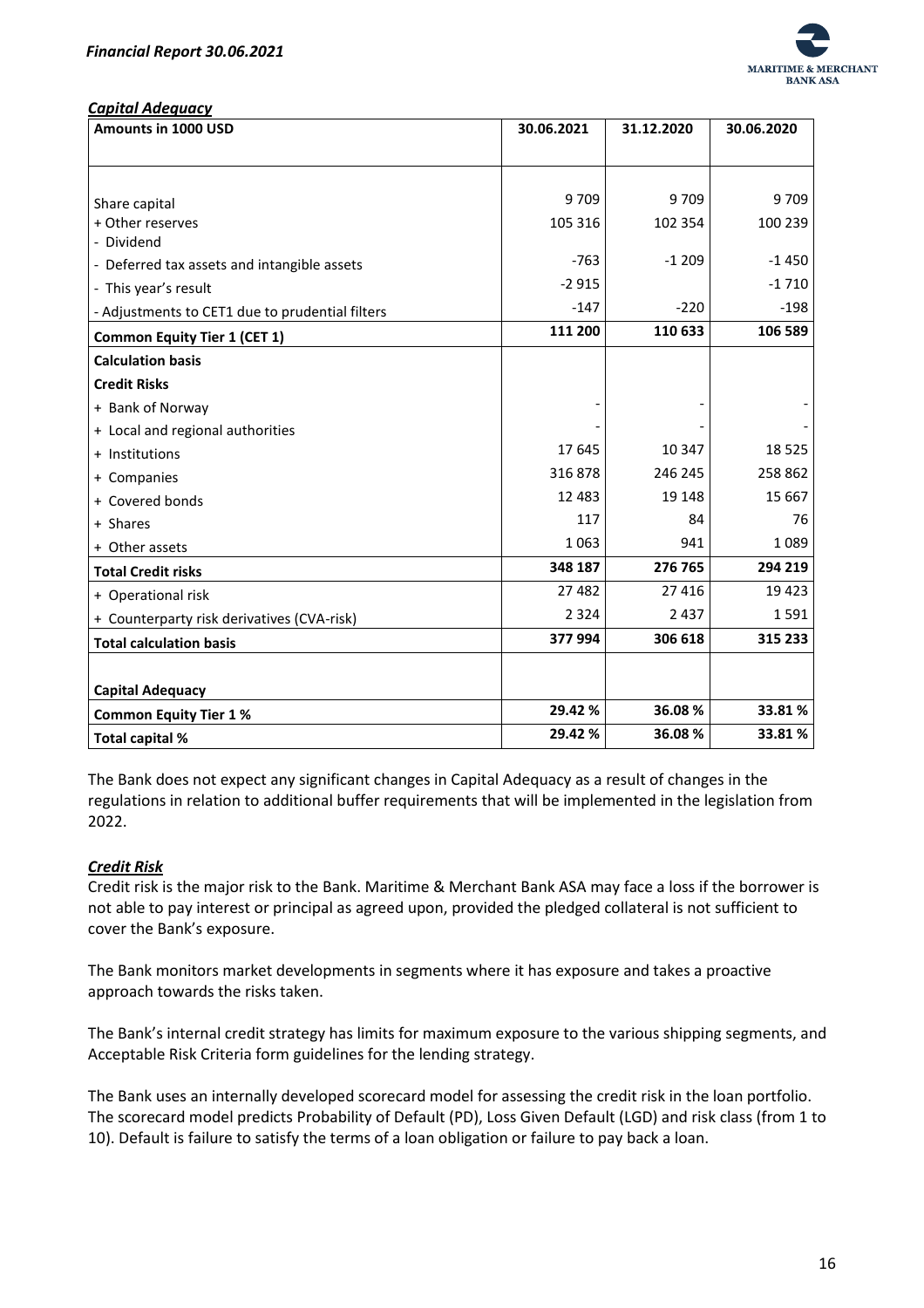

Significant judgements are required when assessing models and assumptions, and resulting estimates are thus uncertain in nature. The model is based on experience and criteria well known in scoring models. The model is validated on a regular basis.

Forward looking factors, like expected freight earnings and ship values, are based on one year forward estimates. Time charter rates for each specific segment and interest rates that are used in the model are those prevailing at the time of scoring.

Input in the scoring model for establishing the PD for one specific exposure can either be the actual earnings based on freight contracts entered into, or shipbrokers earnings estimates for the next 12 months, normally expressed in the time charter rates for the period going 12 months forward.

When a loan is granted, the PD is estimated for the full tenor of the loan, and projected future cash flow is based on long term time charter rates for similar tenor (if available) in combination with consideration of low rate scenarios.

Risk classification is done once per year as a minimum in connection with annual renewal of exposures, or more frequently if there are shifts in input factors which are not regarded as temporary.

## Risk classes and credit score:

| Very low risk | Credit score: 1-2   | PD: | $0.00 - 0.25%$  |
|---------------|---------------------|-----|-----------------|
| Low risk      | Credit score: 3-4   | PD: | $0.25 - 1.00\%$ |
| Medium risk   | Credit score: 5-7   | PD: | $1.00 - 3.00\%$ |
| High risk     | Credit score: 8-9   | PD: | $3.00 - 8.00\%$ |
| Loss exposed  | Credit score: 10-11 | PD: | $> 8.00\%$      |

# **Factors in scorecard PD - model:**

## Quantitative factors:

- Loan to value (LTV) Value Adjusted Equity
- Interest coverage Cash flow to support interest payment
- Instalment coverage Cash flow to support instalments
- Current Ratio
- **Free Cash**

# Qualitative factors

- Corporate structure
- Ownership
- Technical management
- Commercial management

## Factors in LGD model:

- Age of vessel
- Liquidity of vessel type (specialised tonnage)
- Yard/Country
- Net loan exposure above scrap value
- Enforcement cost
- Jurisdiction
- Corporate complexity
- Covenant Structure

# **Expected Loss (EL)**

 $EL = PD * LGD * EAD$ EAD = Exposure at Default (Notional + Accrued Interest - Cash Reserves)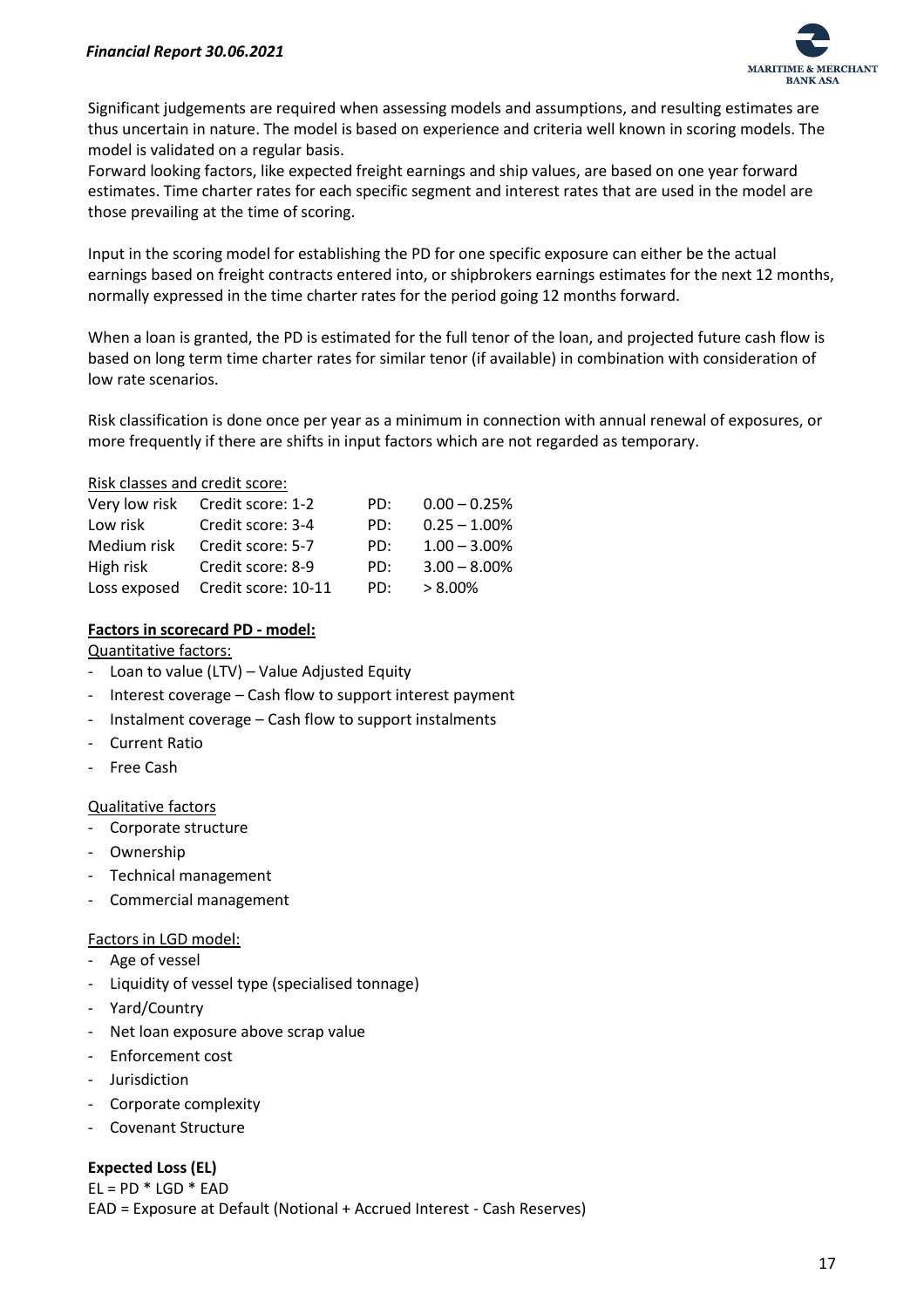

# <span id="page-18-0"></span>*Loss allowance*

The EL is performed on an individual basis. After the transition to IFRS 9, provisions have been presented as expected loss over 12 months (Step 1) and expected loss over the life of the instrument (Step 2).

Non-performing commitments (Step 3) are commitments where the customer has not paid due instalments on loans within 90 days of maturity (or as described in The Annual Report 2020, Note 6).

If credit risk has increased significantly after initial recognition but there is no objective proof of loss, an allowance of expected loss over the entire lifetime ("Step 2") has to be made. The individual loss provisions under IAS 39 did not change materially upon the transition to IFRS 9 ("Step 3").

In assessing what constitutes a significant increase in credit risk, the Bank, in addition to the standard's presumption of financial assets that have cash flows that have been due for more than 30 days are subject to significantly increased credit risk, assumed qualitative and quantitative indicators. The most important quantitative indicator the Bank assess is whether it has been a significant increase in credit risk determined by comparing the original likelihood of default and Loss Given Default ("PD x LGD") with the Probability of Default and Loss Given Default ("PD x LGD") at the reporting date. However, when assessing significant increase in credit risk for IFRS 9 purposes, Loss Given Default is not included in the assessment. Based on this the Bank has defined that a doubling in the Probability of Default or an absolute change of 1% constitutes a significant increase in credit risk.

Reclassification of commitments from Step 2 to Step 1, is based on an individual assessment. However, there must be some objective evidence that the commitment has recovered.

The Bank follows qualitative and quantitative indicators on a regular basis and in any situation where there is a suspicion that there have been conditions of negative importance for the commitment/customer.

## **Macro scenarios**

Expected Loss from the Bank's risk score model will be adjusted with a macro scenario factor (MF). The Bank estimates three macro-economic scenarios consisting of factors that will or can have an impact on shipping markets and value appraisal of vessels financed in our portfolio in the respective markets. Each scenario gets assigned a probability and a factor. The factor represent change in Expected Loss or Loss Allowance. The forecast, probability assignment and factor estimation are based on own judgment and experience.

The following factors are included in the macro evaluation process:

- Demand for seaborn shipping (World growth (GDP))
- Supply: Orderbook (shipbuilding), scrapping and idle capacity (utilization)
- Cyclicality (we assume shipping is cyclical and mean reverting)
- Geopolitical and other factors

The probability weighted macro factor (MF) will be multiplied with the Expected Loss and give Loss Allowance (or Macro Scenario adjusted Expected Loss). The factor (MF) is calculated to be 1,4232.

Exposure in the scenario model is the same as at 30.06.2021.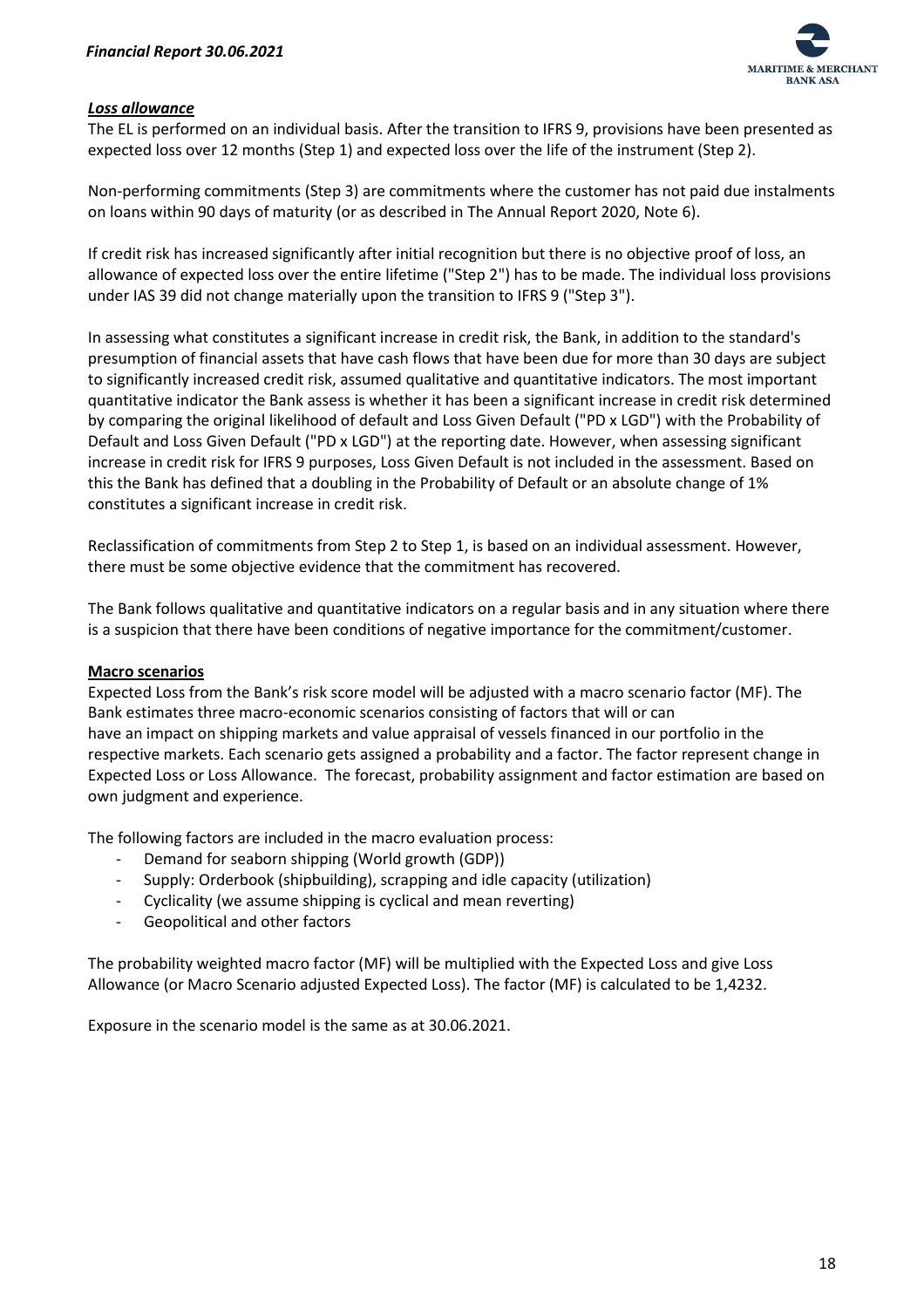

## **Loss Allowance and Impairments**

| Loss allowance       | 30.06.2021    | 30.06.2020 | 31.12.2020 | 31.12.2019 | 31.12.2018 |
|----------------------|---------------|------------|------------|------------|------------|
| Step1                | 637 295       | 681 501    | 659824     | 822 991    | 665 727    |
| Step2                | 581 495       | 1 178 117  | 779 360    | 0          | 36 322     |
| Step3                | 0             | 784 836    | 0          | 0          | 0          |
| Sum                  | 1 2 1 8 7 9 0 | 2 644 454  | 1439184    | 822 991    | 702 049    |
| Allowance/Loan Ratio | 0.38%         | 0.93%      | 0,53%      | 0.28%      | 0.28%      |
| <b>Impairments</b>   | 0             | 0          | 0          |            | 0          |

Based on the improved market for bulkers and container vessels in Q1 and Q2, the loss allowance has improved compared to yearend 2020.

#### **Loans where no loss provision has been recognized due to collateral:**

30.06.2021: 0 30.06.2020: 0

#### **Remaining exposure from credit impaired loans and loss exposed loans:**

| 30.06.2021                                       | <b>Gross Loans</b> | <b>First-Priority</b><br>pledge in vessel | <b>Cash Pledge</b> | <b>Other Collateral</b> |
|--------------------------------------------------|--------------------|-------------------------------------------|--------------------|-------------------------|
| Remaining exposure from credit<br>impaired loans |                    |                                           |                    |                         |
| Loss exposed loans                               |                    |                                           |                    |                         |

| 30.06.2020                                       | <b>Gross Loans</b> | <b>First-Priority</b><br>pledge in vessel | <b>Cash Pledge</b> | <b>Other Collateral</b> |
|--------------------------------------------------|--------------------|-------------------------------------------|--------------------|-------------------------|
| Remaining exposure from credit<br>impaired loans |                    |                                           |                    |                         |
| Loss exposed loans                               |                    |                                           |                    |                         |

## **Loss allowance sensitivity**

The macro scenarios impact on Probabilities of Default (PDs) result in the following sensitivity in Expected Loss Allowance calculation.

|                       | <b>Expected</b> |
|-----------------------|-----------------|
| <b>Scenario</b>       | Loss allowance  |
| Vessel value up 30%   | 805 000         |
| Unchanged             | 856,000         |
| Vessel value down 30% | 1824000         |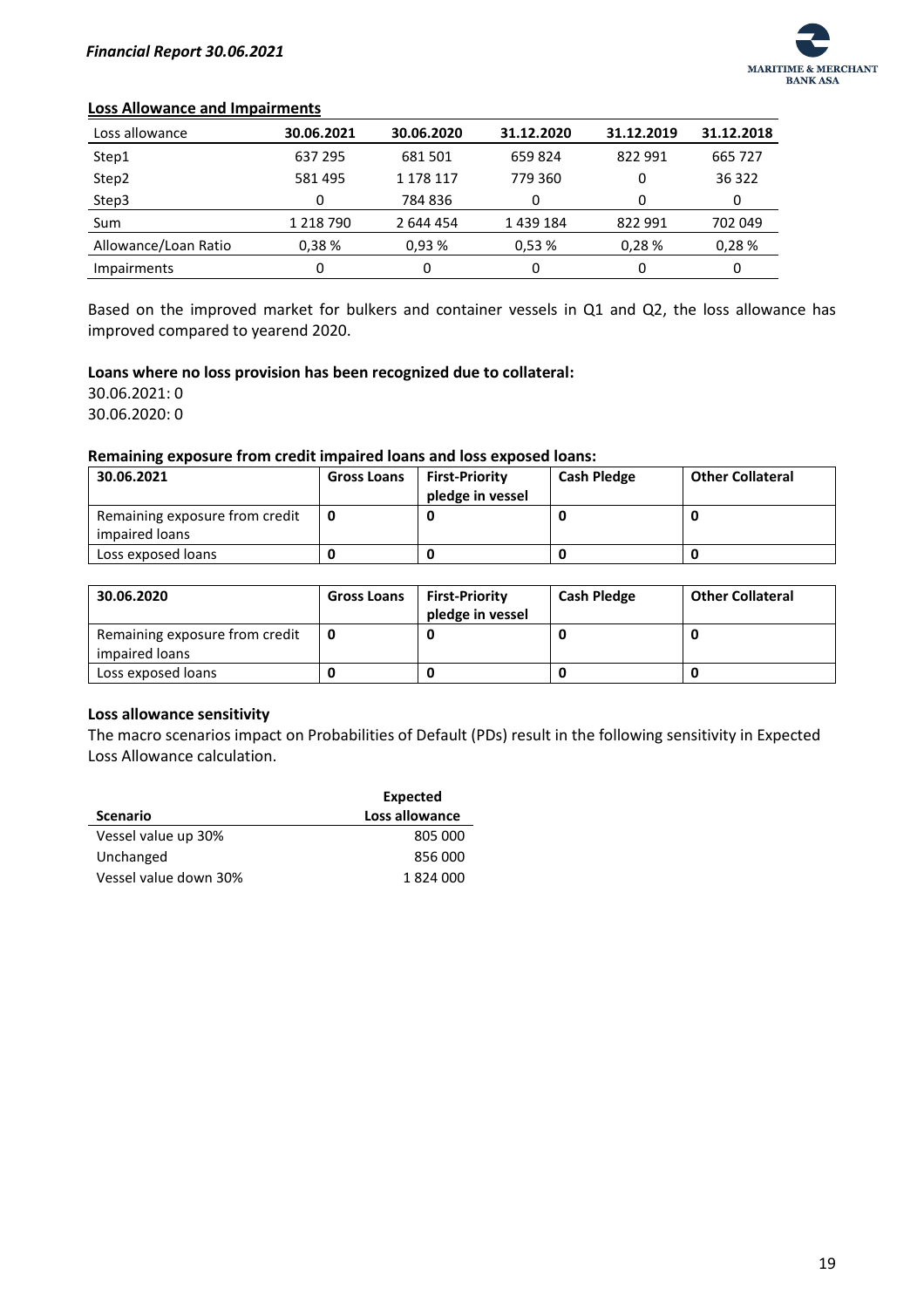

# **30.06.2021**

|                                      | Step 1                            | Step 2               | Step 3               |               |
|--------------------------------------|-----------------------------------|----------------------|----------------------|---------------|
|                                      | <b>Classification</b>             | Significantly        | Significantly        |               |
|                                      | by first time                     | increase in          | increase in          |               |
|                                      | recognition                       | credit risk since    | credit risk since    |               |
|                                      |                                   | first time           | first                |               |
|                                      |                                   | recognition          | recognition          |               |
|                                      |                                   |                      | and objective        |               |
|                                      |                                   |                      | proof of loss        |               |
|                                      |                                   |                      |                      |               |
|                                      | <b>Expected loss</b>              | <b>Expected loss</b> | <b>Expected loss</b> |               |
|                                      | next 12                           | over the life of     | over the life of     |               |
|                                      | months                            | instrument           | instrument           | <b>Sum</b>    |
|                                      |                                   |                      |                      |               |
| Loss allowance as of 31.12.2020      | 649 254                           | 779 360              |                      | 1428614       |
| Lending to customers 31.12.2020      | 241 576 445                       | 28 417 958           |                      | 269 994 403   |
|                                      |                                   |                      |                      |               |
| <b>Changes</b>                       |                                   |                      |                      |               |
| Transfer to Step 1                   | 334 158                           | 334 158              |                      |               |
| Transfer to Step 2                   | 31044                             | 31 044               |                      |               |
| Transfer to Step 3                   |                                   |                      |                      |               |
| Reclassification                     | 389 106                           | 54 209               |                      | 334 897       |
| Amortization                         | 140726                            | 28 9 88              |                      | 169 714       |
| New commitments                      | 235 488                           |                      |                      | 235 488       |
| <b>Effect of Scenario Adjustment</b> | 20729<br>$\overline{\phantom{a}}$ | 80 0 28              |                      | 59 299        |
| Allowance as of 30.06.2021           | 637 295                           | 581 495              |                      | 1 2 1 8 7 9 0 |
| Lending to customers 30.06.2021      | 313 981 514                       | 10 913 289           |                      | 324 894 803   |
| Loans not disbursed                  | 0                                 |                      |                      |               |
| Allowanse: Loans not dispursed       |                                   |                      |                      |               |
| Net Change in Loss allowance         | $-11959$                          | $-197865$            | 0                    | 209 824       |

*Reclassification: Change in Expected Loss calculation*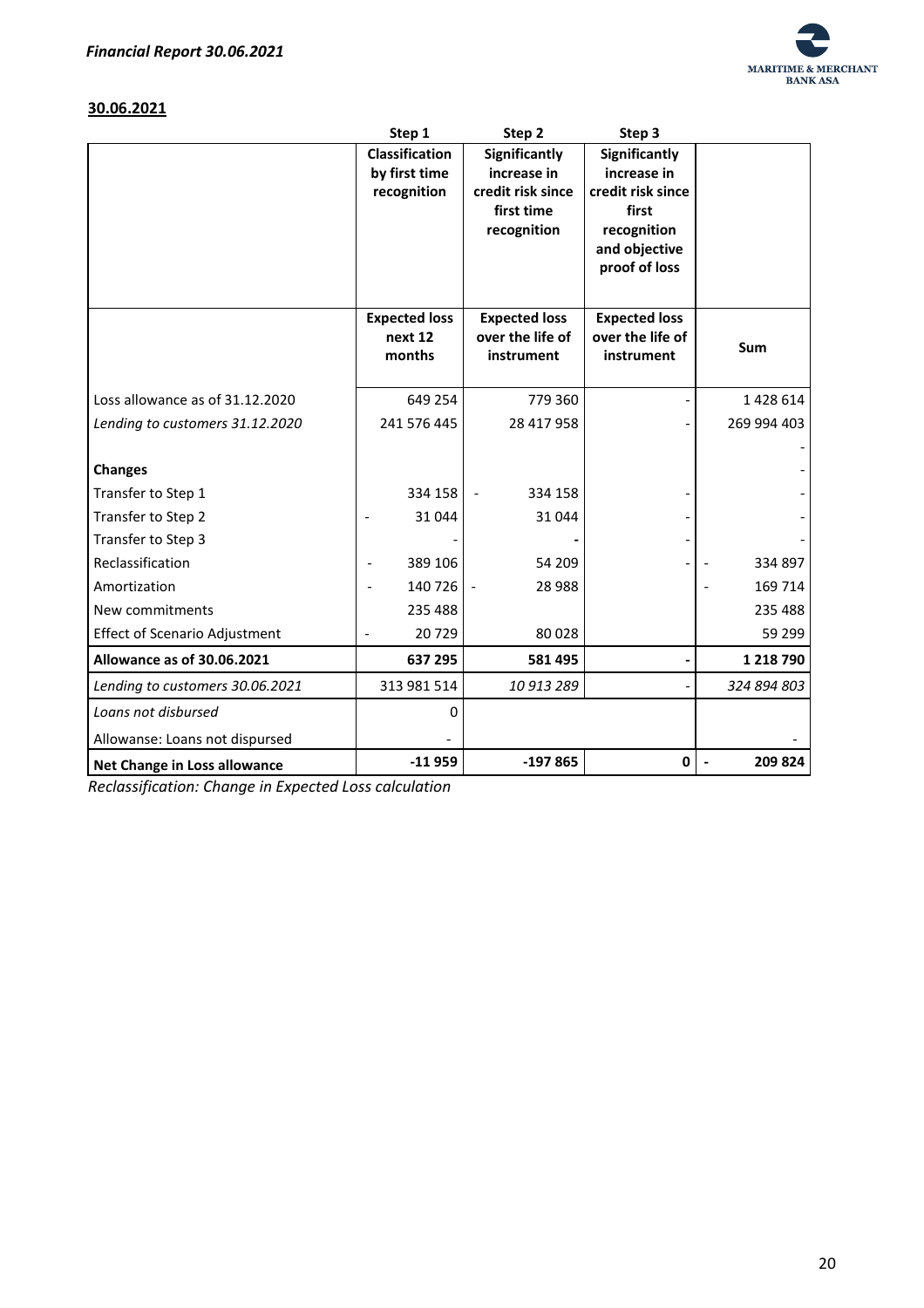

# **30.06.2020**

|                                   | Step 1                                                | Step 2                                                                         | Step 3                                                                                     |             |
|-----------------------------------|-------------------------------------------------------|--------------------------------------------------------------------------------|--------------------------------------------------------------------------------------------|-------------|
|                                   | <b>Classification</b><br>by first time<br>recognition | Significantly<br>increase in<br>credit risk since<br>first time<br>recognition | Significantly<br>increase in<br>credit risk<br>since first<br>recognition<br>and objective |             |
|                                   | <b>Expected loss</b><br>next 12<br>months             | <b>Expected loss</b><br>over the life of<br>instrument                         | proof of loss<br><b>Expected loss</b><br>over the life<br>of instrument                    | Sum         |
|                                   |                                                       |                                                                                |                                                                                            |             |
| Loss allowance as of 31.12.2019   | 822 991                                               |                                                                                |                                                                                            | 822 991     |
| Lending to custmers 31.12.2019    | 295 124 509                                           |                                                                                |                                                                                            | 295 124 509 |
| <b>Changes</b>                    |                                                       |                                                                                |                                                                                            |             |
| Transfer to Step 1                |                                                       |                                                                                |                                                                                            |             |
| Transfer to Step 2                | $-183320$                                             | 183 320                                                                        |                                                                                            |             |
| Transfer to Step 3                | $-8336$                                               |                                                                                | 8336                                                                                       |             |
| Reclassification                  | 155 167                                               | 945 145                                                                        | 776 500                                                                                    | 1876812     |
| Amortisation                      | $-63961$                                              |                                                                                |                                                                                            | $-63961$    |
| New committments                  | 31 305                                                |                                                                                |                                                                                            | 31 305      |
| Scenario Adjustment               | $-72345$                                              | 49 652                                                                         |                                                                                            | $-22693$    |
| <b>Allowance as of 31.03.2020</b> | 681 501                                               | 1 1 7 8 1 1 7                                                                  | 784 836                                                                                    | 2 644 454   |
| Lending to custmers 31.03.2020    | 218 984 344                                           | 63 552 516                                                                     | 2 2 8 2 1 3 5                                                                              | 284 818 995 |
|                                   |                                                       |                                                                                |                                                                                            |             |
| Net Change in Loss allowance      | $-141490$                                             | 1 178 117                                                                      | 784 836                                                                                    | 1821463     |

*1) Reclassification: Change in Expected Loss calculation*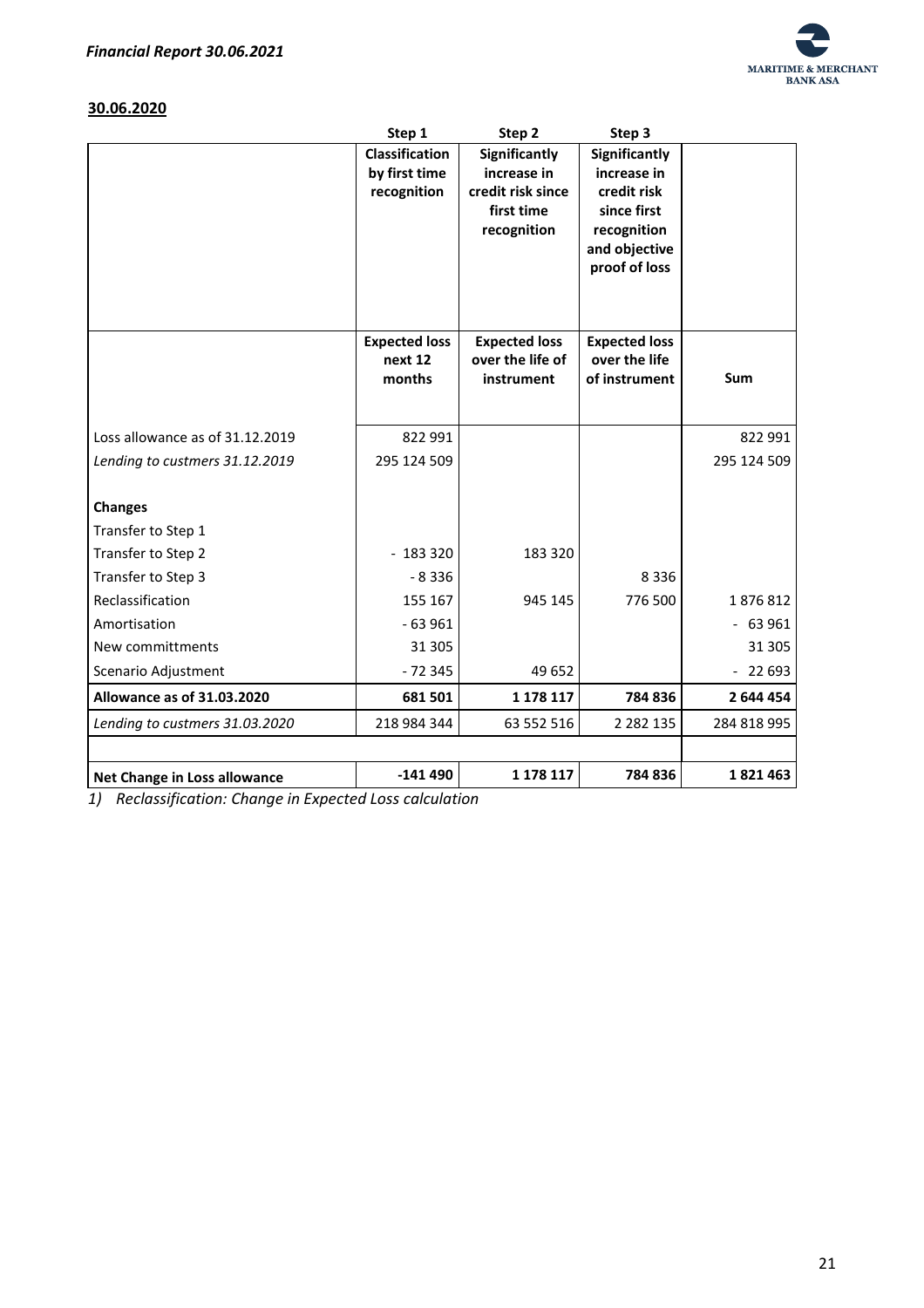

# **Credit risk: Total**

# **30.06.2021**

| Amounts in USD                      | <b>Very low</b><br>risk | Low risk   | <b>Moderate</b><br>risk | High risk | Loss<br>exposed | Sum           |
|-------------------------------------|-------------------------|------------|-------------------------|-----------|-----------------|---------------|
| Deposit with Central Bank           | 8 0 7 2 5 0 4           |            |                         |           |                 | 8 0 7 2 5 0 4 |
| Deposits with credit<br>institution | 85 038 310              |            |                         |           |                 | 85 038 310    |
| Certificates and bonds              | 140 471 232             |            |                         |           |                 | 140 471 232   |
| Shares and other securities         |                         |            | 117 323                 |           |                 | 117 323       |
| Loans to customers                  |                         | 96 605 891 | 228 288 912             | 0         | 0               | 324 894 803   |
| <b>Total</b>                        | 233 582 047             | 96 605 891 | 228 406 235             | 0         | 0               | 558 594 173   |
|                                     |                         |            |                         |           |                 |               |
| Committed loans, not<br>disbursed   |                         |            | 28 787 000              |           |                 |               |

# **30.06.2020**

| Amounts in USD                   | Very low risk | Low risk   | <b>Moderate</b><br>risk | High risk  | Loss<br>exposed | Sum         |
|----------------------------------|---------------|------------|-------------------------|------------|-----------------|-------------|
| Deposit with Central Bank        | 6721788       |            |                         |            |                 | 6721788     |
| Deposits with credit institution | 110 776 137   |            |                         |            |                 | 110 776 137 |
| Certificates and bonds           | 170 413 130   |            |                         |            |                 | 170 413 130 |
| Shares and other securities      |               |            | 76 152                  |            |                 | 76 152      |
| Loans to customers               |               | 62 810 833 | 168 540 662             | 51 185 365 | 2 2 8 2 1 3 5   | 284 818 995 |
| <b>Total</b>                     | 287 911 056   | 62 810 833 | 168 616 814             | 51 185 365 | 2 2 8 2 1 3 5   | 572 806 203 |

# **Lending to customers by segment**

|               | Q <sub>2</sub> 2021 |          | Q2 2020     |         | Q4 2020     |         |
|---------------|---------------------|----------|-------------|---------|-------------|---------|
| <b>Sector</b> | <b>USD</b>          | Share %  | <b>USD</b>  | Share % | <b>USD</b>  | Share % |
| <b>Bulk</b>   | 107 215 285         | 33 %     | 64 938 731  | 22,8%   | 71 548 517  | 27 %    |
| Container     | 84 472 649          | 26 %     | 78 610 043  | 27,6 %  | 76 678 410  | 28 %    |
| Tank          | 116 962 129         | 36 %     | 130 731 919 | 45,9%   | 111 507 688 | 41 %    |
| Gas           | 12 995 792          | 4 %      | 5 696 380   | 2,0%    | 5 399 888   | 2 %     |
| Specialized   | 3 248 948           | 1 %      | 4841923     | 1,7%    | 4 859 899   | 2%      |
| Offshore      |                     | 0%       |             | 0.0%    |             | 0%      |
| Sum           | 324 894 803         | 100,00 % | 284 818 995 | 100 %   | 269 994 403 | 100 %   |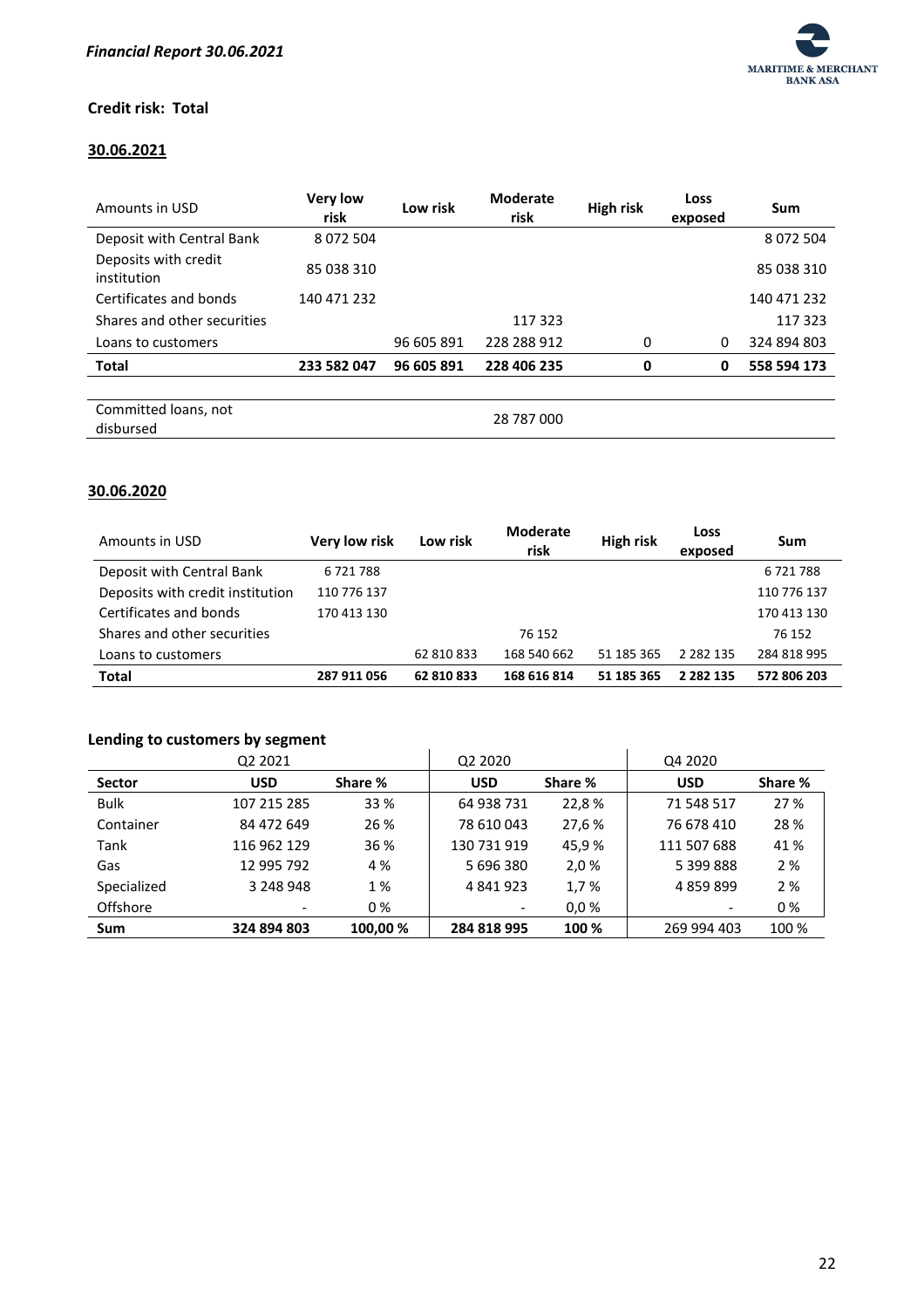

# **Bonds and certificates: Risk Weight**

|                    | Q2 2021     | Q2 2020     | 2020        |
|--------------------|-------------|-------------|-------------|
| <b>Risk Weight</b> | Fair Value  | Fair Value  | Fair Value  |
| 0%                 | 15 640 952  | 13 740 286  | 20 707 570  |
| 10 %               | 124 830 280 | 156 672 844 | 191 476 124 |
| 20 %               |             |             |             |
| 100 %              |             |             |             |
| <b>Total</b>       | 140 471 232 | 170 413 130 | 212 183 694 |

## **Bonds and certificates: Rating**

|        | Q2 2021           | Q2 2020           | 2020              |
|--------|-------------------|-------------------|-------------------|
| Rating | <b>Fair Value</b> | <b>Fair Value</b> | <b>Fair Value</b> |
| AAA    | 134 361 351       | 167 848 279       | 206 037 546       |
| $AA+$  | 6 109 881         | 2 5 6 4 8 5 1     | 6 146 147         |
| AA     | O                 | 0                 |                   |
| А      | O                 | 0                 |                   |
| Total  | 140 471 232       | 170 413 130       | 212 183 694       |

## **Bonds and certificates: Sector**

| <b>Sector</b>       | Q2 2021<br><b>Fair Value</b> | Q2 2020<br><b>Fair Value</b> | 2020<br><b>Fair Value</b> |
|---------------------|------------------------------|------------------------------|---------------------------|
| Supranationals      | 2 5 1 2 8 9 3                | 5 011 229                    | 7 528 807                 |
| Local authority     | 13 128 099                   | 8729057                      | 13 178 763                |
| Credit Institutions | 124 830 240                  | 156 672 844                  | 191 476 124               |
| Bank                |                              |                              |                           |
| <b>Total</b>        | 140 471 232                  | 170 413 130                  | 212 183 694               |

## <span id="page-23-0"></span>*Interest Rate Risk*

Maritime & Merchant Bank ASA has defined guidelines that set limits for the maximum interest rate risk. All exposure on the balance sheet and outside the balance sheet will be assessed, and any exposure exceeding the interest rate risk limits shall be mitigated by using hedging instruments. Routines have been established for on-going monitoring and reporting of the interest rate risk to the Board of Directors.

## **Reference rates**

The Bank has assets, liabilities and derivatives linked to current money markets reference rates (LIBOR, NIBOR and EURIBOR). Some of these reference rates will be replaced with other reference rates, which could have an impact on interest income, interest expenses, fair value of derivatives and financial assets/liabilities.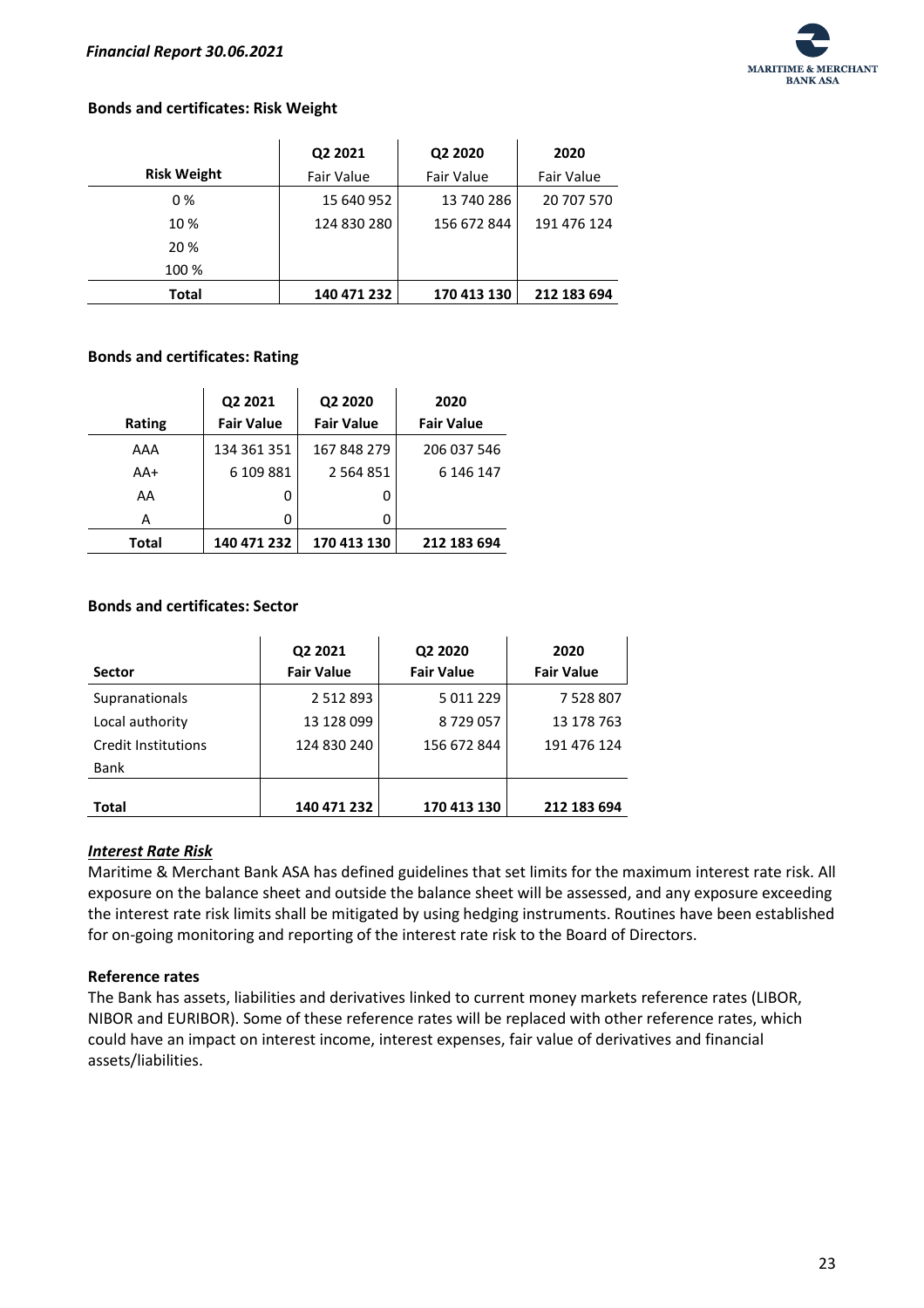

# <span id="page-24-0"></span>*Currency Risk*

All exposure on the balance sheet, outside the balance sheet and estimated income and expense items will be identified. Market exposure will be limited and within limits and authorisations granted by the Board. Routines have been established for on-going monitoring and reporting of the currency risk to the Board of Directors.

Funding in NOK is swapped to USD using cross currency basis swaps, with duration around 3 years. Using cross currency swaps match funding in NOK with lending in USD. Assets and liabilities are currency matched. The Bank has income in USD and most of the operating cost in NOK. Current strategy is to hedge between 0 and 12 months forward.

The Bank operates with USD as functional currency.

In the tax accounting, both P&L and the major part of assets and liabilities are being converted from USD to NOK, including any effect currency fluctuations would have on the equity of the Bank.

Volatility of the exchange rate between NOK and USD will give the Bank an unintended volatility in the tax expense, due to currency gains/losses related to our equity.

# <span id="page-24-1"></span>*Liquidity Risk*

Maritime & Merchant Bank ASA aims to maintain a low liquidity risk, which means high liquidity buffers and good deposit coverage.

The Bank's liquidity level is assessed by calculating the Liquidity Coverage Ratio (LCR) and the Net Stable Funding Ratio (NSFR). These ratios describe the short liquidity level and the level of stable funding.

The Bank calculates liquidity surplus, which appears as available funding less future liabilities within the defined time interval and required liquidity buffers.

Maritime & Merchant Bank ASA has adopted guidelines for management of the Bank's liquidity position to ensure that the Bank maintains a solid liquidity.

# <span id="page-24-2"></span>*Operational Risk*

Operational risk is the risk of direct or indirect loss resulting from inadequate or failed processes or systems, from human error, fraud, or external events including legal risk, compliance risk and reputational risk. This type of risk also encompasses administrative risk, i.e. that the day-to-day operations of the Bank do not function properly.

The Bank Measures operational risk through incident reporting on main operational areas. The management team handle incidents in the management meetings. This incident reporting is summarized and communicated to the Risk Committee.

The Bank reduces operational risk through prudent management and supervision by establishing efficient control procedures, a well-established set of routines, a compliance function, as well as insurance cover against attempts at defrauding the Bank.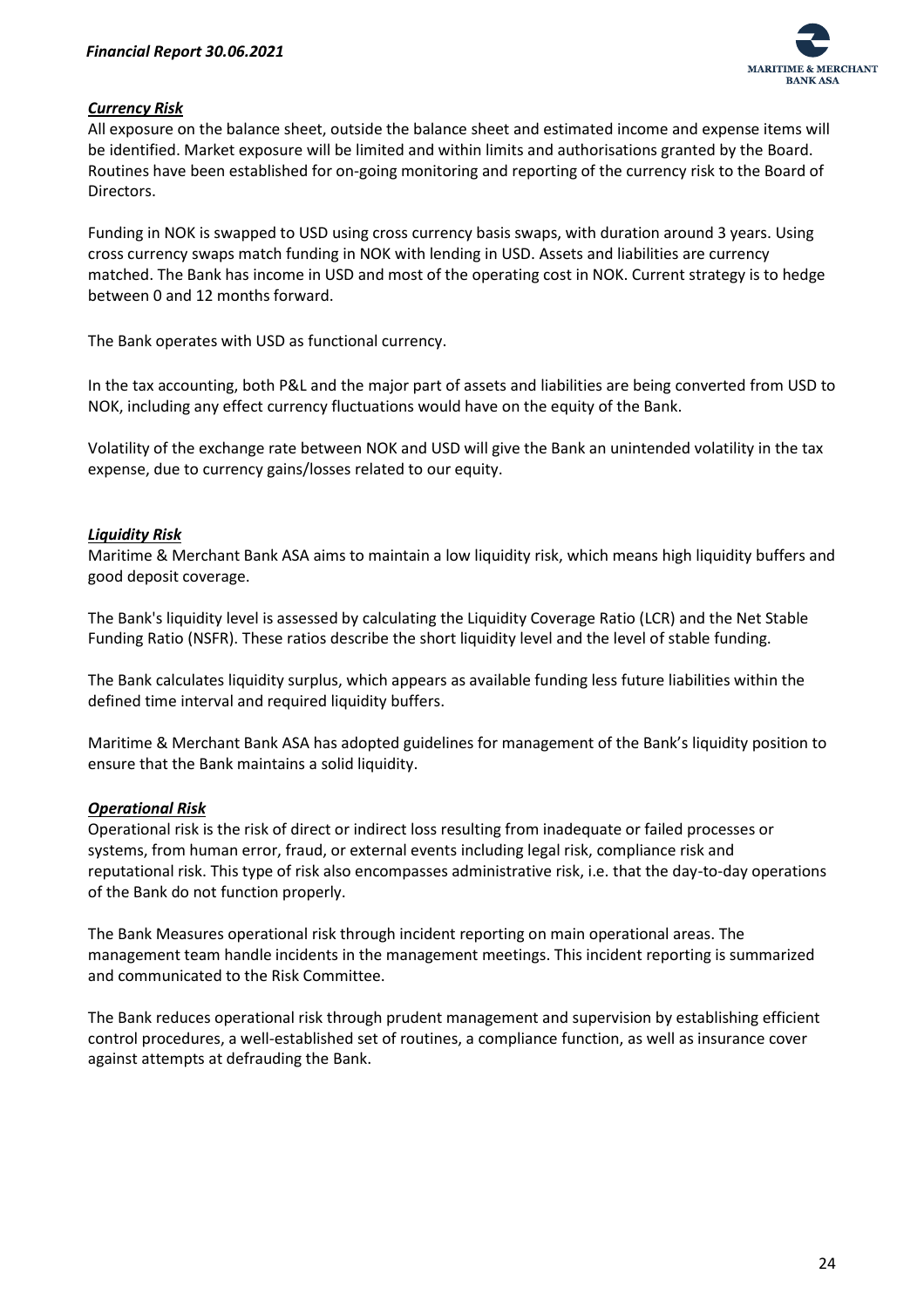# <span id="page-25-0"></span>**INCOME AND COST**

# <span id="page-25-1"></span>Note 5, Taxation of profit

## **1) Present tax calculation (Ordinary 25% tax on profit/loss)**

|                                  | USD       | NOK           |
|----------------------------------|-----------|---------------|
| Profit Before Tax                | 3886299   | 33 271 384    |
| Tax related agio on equity       |           |               |
| <b>Basis for Tax Calculation</b> | 3 886 299 | 33 271 384    |
|                                  |           |               |
| Calculated Tax (25%)             | 971 575   | 8 3 1 7 8 4 6 |

# **2) Full currency agio on Equity (Previous method)**

|                                  | USD       | NOK        |
|----------------------------------|-----------|------------|
| Profit Before Tax                | 3 886 299 | 33 271 384 |
| Tax related agio on equity       | 167892    | 1 437 358  |
| <b>Basis for Tax Calculation</b> | 4 054 191 | 34 708 742 |
|                                  |           |            |
| Calculated Tax (25%)             | 1013548   | 8 677 185  |

The calculated tax for the period is 26.1% of the ordinary result before tax.

The main reason is that even though the Bank's functional currency is USD, it is required to translate both P&L and the majority of assets and liabilities to NOK for tax purposes. Changes in net assets (equity) resulting from exchange rate will be subject to tax.

# <span id="page-25-2"></span>**ASSETS**

# <span id="page-25-3"></span>Note 6, Financial instruments at fair value.

The Bank measures fair values using the following fair value hierarchy, which reflects the significance of the inputs used in making the measurements.

**Level 1:** Inputs that are quoted market prices (unadjusted) in active markets for identical instruments.

**Level 2**: Inputs other than quoted prices included within Level 1 that are observable either directly (i.e. as prices) or indirectly (i.e. derived from prices). This category includes instruments valued using quoted market prices in active markets for similar instruments; quoted prices for identical or similar instruments in markets that are considered less than active; or other valuation techniques in which all significant inputs are directly or indirectly observable from market data.

**Level 3:** Inputs that are unobservable. This category includes all instruments for which the valuation technique includes inputs that are not observable, and the unobservable inputs have a significant effect on the instrument's valuation. This category includes instruments that are valued based on quoted prices for similar instruments for which significant unobservable adjustments or assumptions are required to reflect differences between the instruments.

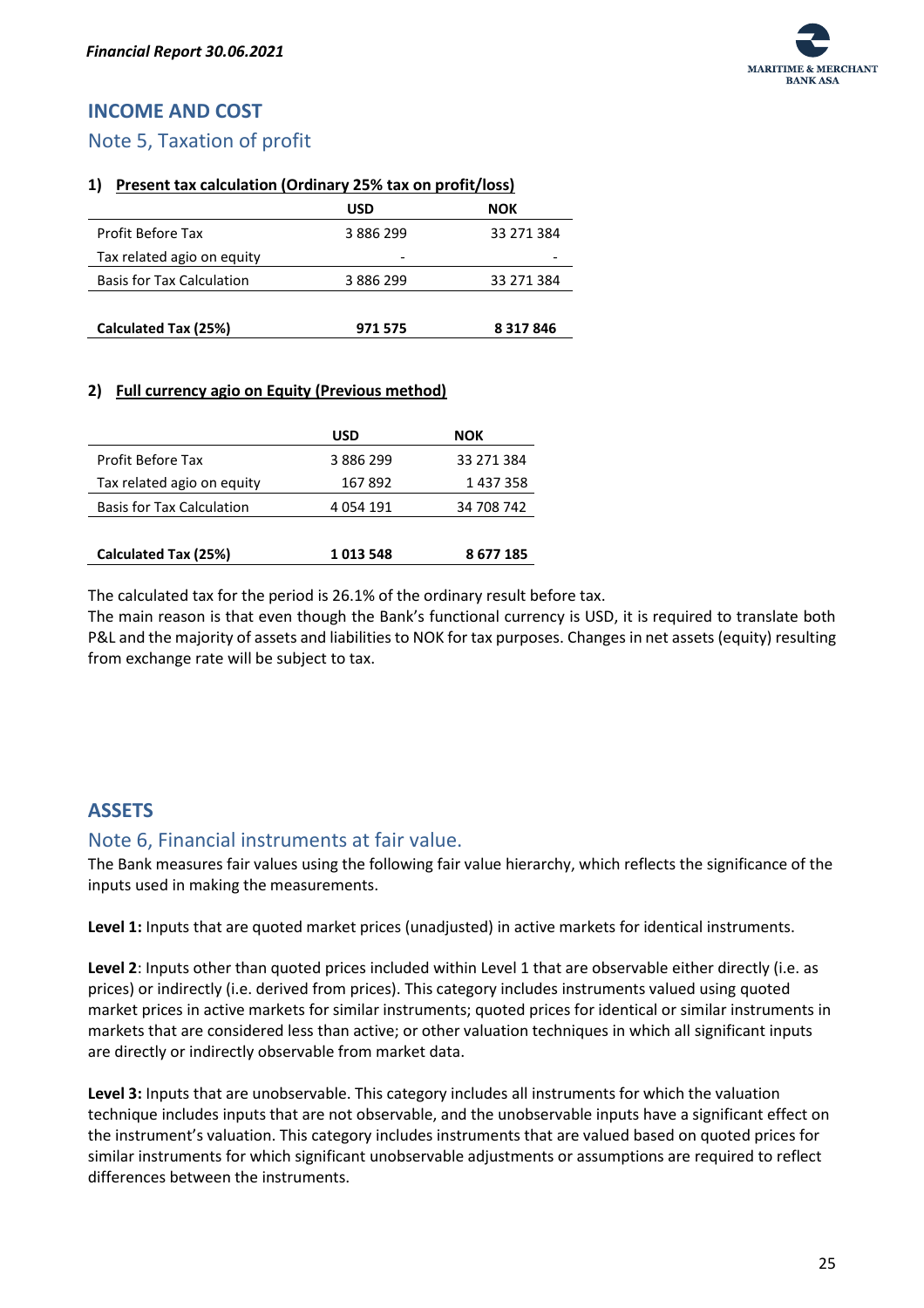

### **30.06.2021**

| Amounts in USD 1000                | Level 1 | Level 2 | Level 3 | <b>Total</b> |
|------------------------------------|---------|---------|---------|--------------|
| Certificates and bonds             | 0       | 140 471 | 0       | 140 471      |
| Shares and other securities        | 0       | 0       | 0       | 0            |
| <b>Financial derivatives</b>       | 0       | 2928    | 0       | 2928         |
| <b>Total financial assets</b>      | 0       | 143 399 | 0       | 143 399      |
|                                    |         |         |         |              |
| Financial derivatives              | 0       | 3 0 6 4 | 0       | 3064         |
| <b>Total financial liabilities</b> | 0       | 3064    | 0       | 3 0 6 4      |

# **30.06.2020**

| Amounts in USD 1000                | Level 1 | Level 2 | Level 3 | Total   |
|------------------------------------|---------|---------|---------|---------|
| Certificates and bonds             | 0       | 161 684 | 8729    | 170413  |
| Shares and other securities        | 0       | 0       | 0       | 0       |
| <b>Financial derivatives</b>       | 0       | 658     | 0       | 658     |
| <b>Total financial assets</b>      | 0       | 162 342 | 8729    | 171 071 |
|                                    |         |         |         |         |
| <b>Financial derivatives</b>       | 0       | 26 778  | 0       | 26 778  |
| <b>Total financial liabilities</b> | 0       | 26 778  | 0       | 26 778  |

# <span id="page-26-0"></span>Note 7, Financial pledges

The Bank has pledged NOK  $\frac{8}{3}$  850 000 of deposits as collateral for financial derivatives.

# <span id="page-26-1"></span>Note 8, Other intangible assets and fixed assets

| - In USD                                                 |            | 30.06.2021 |               | 30.06.2020    |
|----------------------------------------------------------|------------|------------|---------------|---------------|
|                                                          | Other      | Property,  | Other         | Property,     |
|                                                          | intangible | plant and  | intangible    | plant and     |
|                                                          | assets     | equipment  | assets        | equipment     |
| Cost or valuation at 01.01                               | 4446666    | 1400057    | 4 3 1 8 2 1 9 | 1 3 3 4 6 5 2 |
| Exchange and other adjustments                           | $-8362$    | $-2633$    | $-419989$     | $-134085$     |
| Introduction of right to use-asset                       |            |            |               | $\Omega$      |
| Additions                                                |            |            | 0             | 26 811        |
| <b>Disposals</b>                                         |            |            | 0             | 0             |
| Cost or valuation at end of period                       | 4438304    | 1 397 424  | 3898229       | 1 2 2 7 3 7 9 |
| Accumulated depreciation and impariment at 01.01.        | $-3237478$ | $-731667$  | $-2281437$    | -394 420      |
| Exchange and other adjustments                           | 19078      | 5484       | 223 564       | 53 667        |
| Depreciation charge this year                            | $-457001$  | $-144532$  | $-390323$     | $-156746$     |
| <b>Disposals</b>                                         |            |            |               |               |
| Accumulated depreciation and impariment at end of period | -3 675 401 | $-870715$  | -2 448 196    | $-497$ 499    |
| Balance sheet amount at end of period                    | 762 903    | 526 709    | 1 450 033     | 729 880       |
| Economic lifetime                                        | 5 years    | 3 years    | 5 years       | 3 years       |
| Depreciation schedule                                    | Linear     | Linear     | Linear        | Linear        |

| <b>Fixed assets</b>     | 30.06.2021 | 30.06.2020 |
|-------------------------|------------|------------|
| Right to use assets     | 500 371    | 682 426    |
| Other                   | 26 338     | 47 454     |
| <b>Sum fixed assets</b> | 526 709    | 729.880    |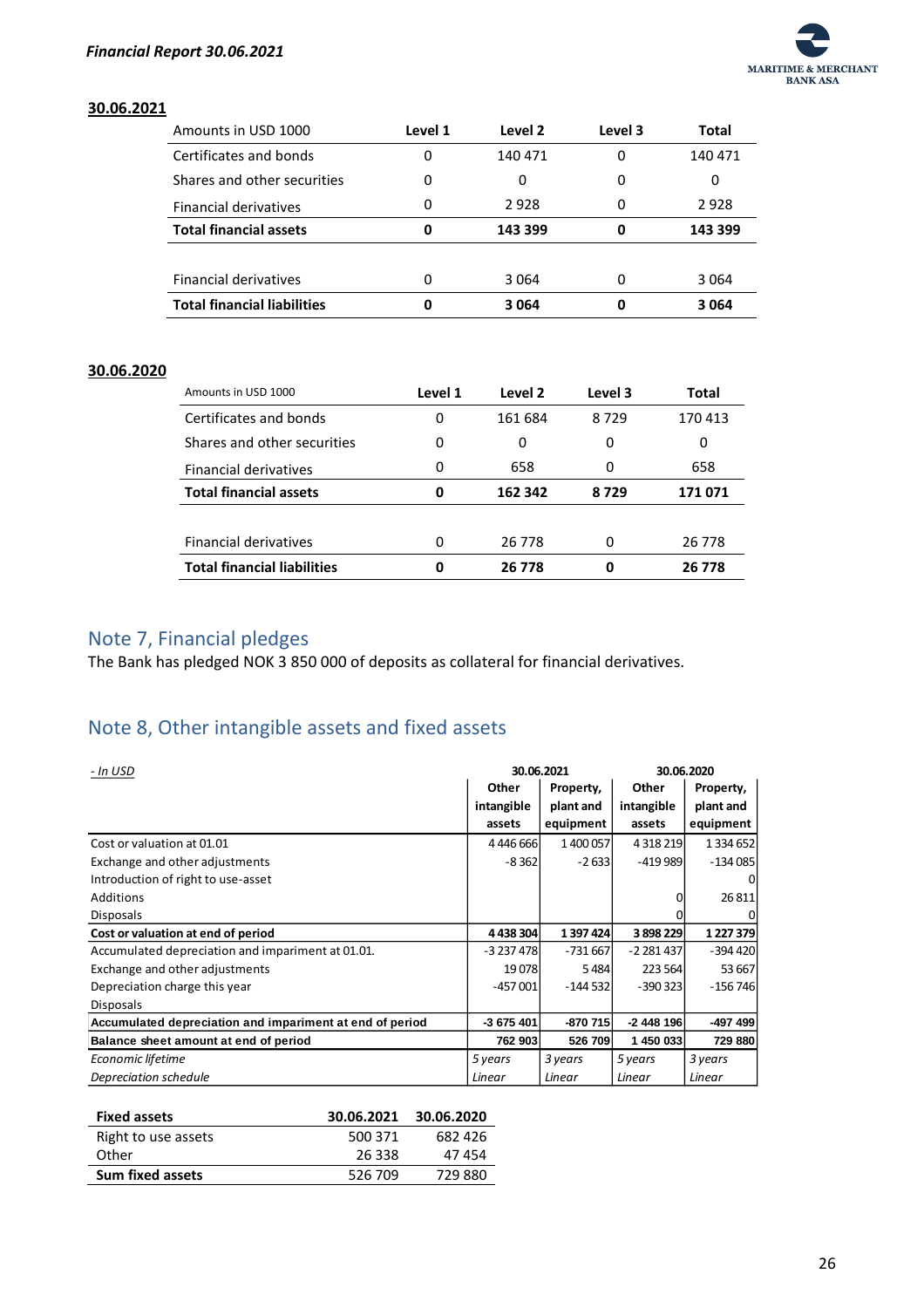

# <span id="page-27-0"></span>**LIABILITIES**

# <span id="page-27-1"></span>Note 9, Other assets and financial derivatives.

## **30.06.2021**

|                                   |            |            |            |               | Negative   |
|-----------------------------------|------------|------------|------------|---------------|------------|
|                                   | Nominal    | Nominal    | Nominal    | Positive      | Market     |
| Amounts in 1000                   | Value      | Value      | Value      | market values | values     |
|                                   | <b>USD</b> | <b>EUR</b> | <b>NOK</b> | <b>USD</b>    | <b>USD</b> |
| <b>Interest Rate Derivatives</b>  |            |            |            |               |            |
| Interest rate swap                | 0          | 0          | 0          | 0             | 0          |
|                                   |            |            |            |               |            |
| <b>Currency Derivatives</b>       |            |            |            |               |            |
| Cross currency basis swap         |            |            |            |               |            |
| Buy/Sell USD against NOK          | 175 000    |            | 1497200    | 2 7 6 3       | 2812       |
| Buy/Sell EUR against NOK          |            | 12456      | 125 574    | 165           | 252        |
| <b>Total Currency Derivatives</b> | 175 000    | 12 4 5 6   | 1622774    | 2928          | 3064       |

## **30.06.2020**

| Amounts in 1000                   | Nominal<br>Value | Nominal<br>Value | Nominal<br>Value | Positive<br><b>Market Values</b> | <b>Negative</b><br><b>Market Values</b> |
|-----------------------------------|------------------|------------------|------------------|----------------------------------|-----------------------------------------|
|                                   | <b>USD</b>       | <b>EUR</b>       | <b>NOK</b>       | <b>USD</b>                       | <b>USD</b>                              |
| <b>Interest Rate Derivatives</b>  |                  |                  |                  |                                  |                                         |
| Interest rate swap                | 0                | 0                | 0                | 0                                | 0                                       |
|                                   |                  |                  |                  |                                  |                                         |
| <b>Currency Derivatives</b>       |                  |                  |                  |                                  |                                         |
| Cross currency basis swap         |                  |                  |                  |                                  |                                         |
| Buy/Sell USD against NOK          | 190 000          |                  | 1605 155         | 658                              | 25 868                                  |
| Buy/Sell EUR against NOK          |                  | 7641             | 74 938           | 0                                | 911                                     |
| <b>Total Currency Derivatives</b> | 190 000          | 7641             | 1680093          | 658                              | 26 778                                  |

# <span id="page-27-2"></span>Note 10, Other Liabilities and accrued cost

| - In USD                               | 30.06.2021 | 30.06.2020    |
|----------------------------------------|------------|---------------|
| Account payables                       | 320 596    | 117 233       |
| Tax withholdings                       | 294 478    | 192 380       |
| VAT payable                            | 75 302     | 32 969        |
| Tax payable                            |            |               |
| Deferred tax                           | 1 539 114  | 2 3 8 0 2 1 5 |
| Lease liability                        | 490 183    | 693 238       |
| IFRS-9 Allowance (loans not disbursed) |            |               |
| <b>Other liabilities</b>               | 484 900    | 203 601       |
| <b>Total other liabilities</b>         | 3 204 572  | 3619636       |
|                                        |            |               |
| Holiday pay and other accrued salaries | 452 794    | 552 153       |
| Other accrued costs                    | 111876     | 395 583       |
| <b>Total accrued costs</b>             | 564 670    | 947 736       |